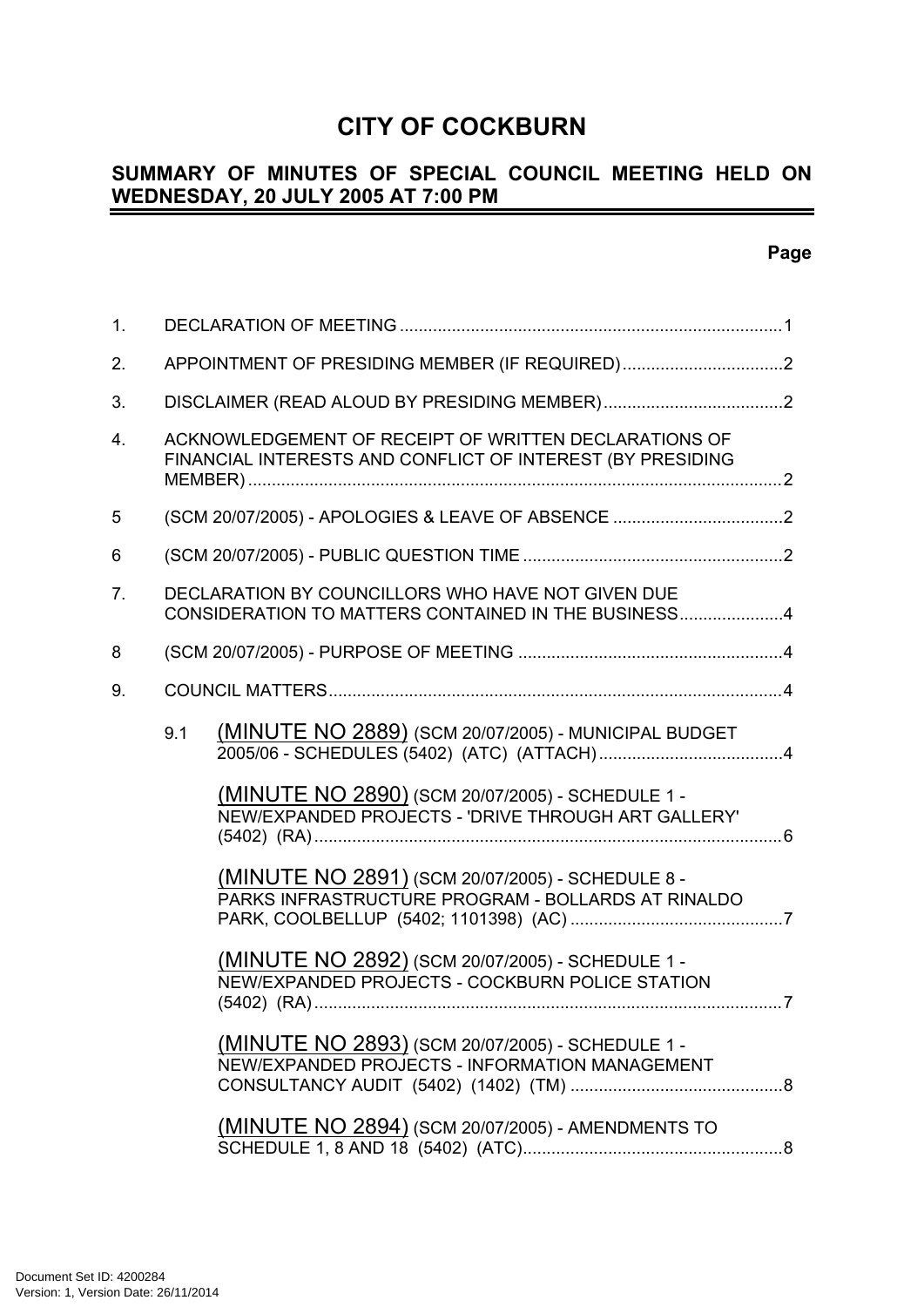# **Page**

|     | 9.2 | (MINUTE NO 2895) (SCM 20/07/2005) - MUNICIPAL BUDGET                                                           |     |
|-----|-----|----------------------------------------------------------------------------------------------------------------|-----|
|     | 9.3 | (MINUTE NO 2896) (SCM 20/07/2005) - ADOPTION OF THE<br>MUNICIPAL BUDGET 2005/06 (5402) (ATC) (ATTACH) 14       |     |
|     | 9.4 | (MINUTE NO 2897) (SCM 20/07/2005) - PARTICIPATION IN<br>SISTER CITY VISIT - YEUYANG CHINA (1029) (SGC)15       |     |
|     | 9.5 | (MINUTE NO 2898) (SCM 20/07/2005) - PROPOSAL TO<br>ESTABLISH A FRIENDSHIP AGREEMENT WITH THE CITY OF           |     |
| 10. |     | (MINUTE NO 2899) (SCM 20/07/2005) - RESOLUTION OF<br>COMPLIANCE (SECTION 3.18(3), LOCAL GOVERNMENT ACT 1995)22 |     |
| 11  |     |                                                                                                                | .23 |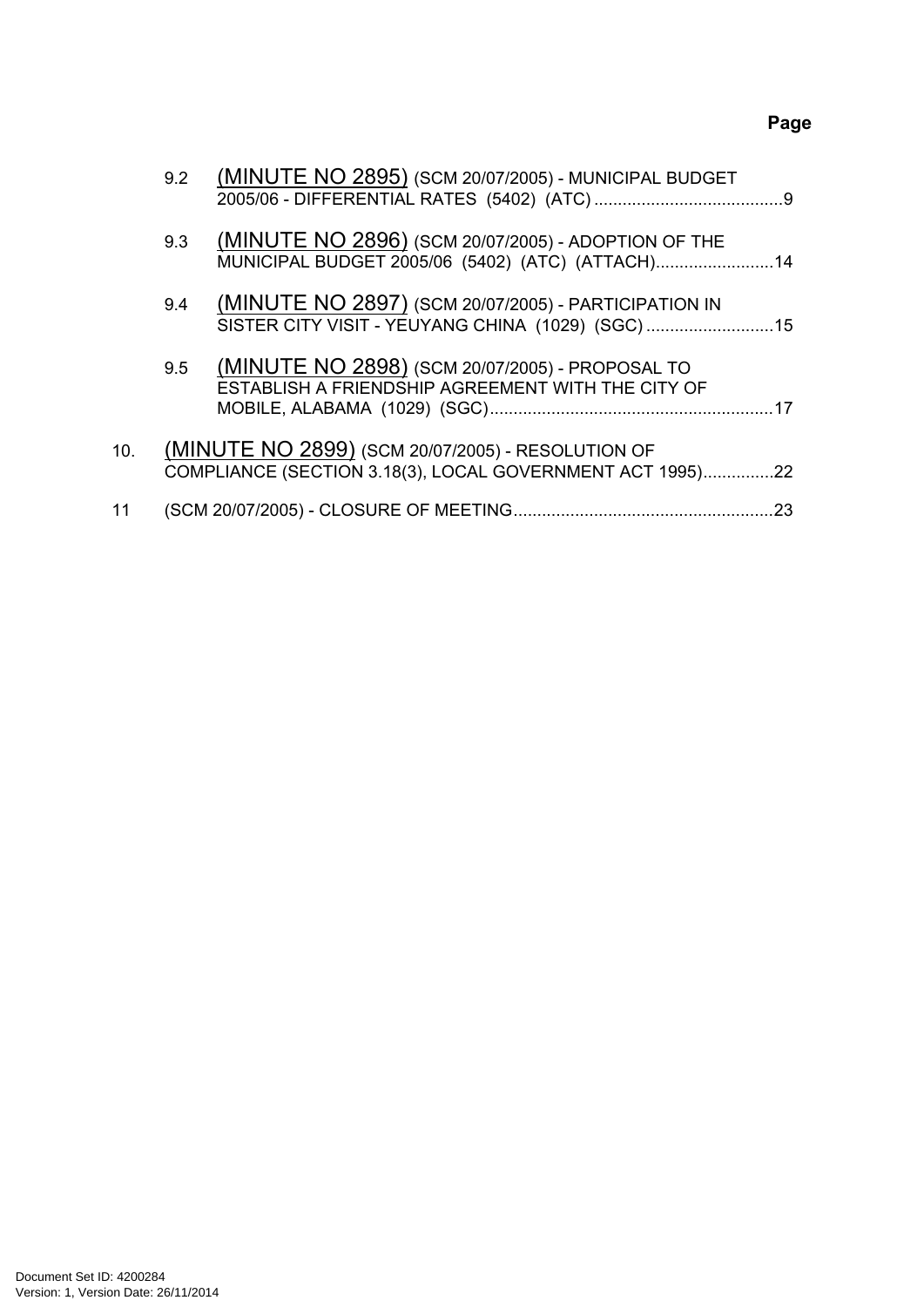# **CITY OF COCKBURN**

# **MINUTES OF SPECIAL COUNCIL MEETING HELD ON WEDNESDAY, 20 JULY 2005 AT 7:00 PM**

#### **PRESENT:**

### **ELECTED MEMBERS**

| Mr S Lee       |                | Mayor                           |
|----------------|----------------|---------------------------------|
| Mr R Graham    |                | Deputy Mayor                    |
| Ms A Tilbury   |                | Councillor                      |
| Mr I Whitfield |                | Councillor                      |
| Mr K Allen     |                | Councillor (Via telephone link) |
| Ms L Goncalves |                | Councillor                      |
| Mr J Baker     |                | Councillor                      |
| Mrs S Limbert  |                | Councillor                      |
| Mrs V Oliver   | $\blacksquare$ | Councillor                      |
|                |                |                                 |

### **IN ATTENDANCE**

| Mr S. Cain      |                          | <b>Chief Executive Officer</b>             |
|-----------------|--------------------------|--------------------------------------------|
| Mr A. Crothers  | $\overline{a}$           | Director, Finance & Corporate Services     |
| Mr S. Hiller    | $\sim$                   | Director, Engineering & Works              |
| Mr K. Lapham    | $\overline{\phantom{a}}$ | Manager, Finance                           |
| Mr R. Avard     | $\overline{\phantom{a}}$ | <b>Manager, Community Services</b>         |
| Mr N. Mauricio  | $\blacksquare$           | <b>Management Accountant</b>               |
| Mr V. Marcelino | $\blacksquare$           | <b>Planning Officer</b>                    |
| Mrs B. Pinto    | $\blacksquare$           | Secretary/PA, Finance & Corporate Services |
| Mr A. Jones     | -                        | <b>Communications Manager</b>              |

## <span id="page-2-0"></span>**1. DECLARATION OF MEETING**

The Presiding Member declared the meeting open at 7.04 pm.

Mayor Lee advised the meeting that due to changes in the Local Government Meeting Regulations, Councillors who were absent from Council but were able to access a telephone, could still participate in the meeting. Clr Kevin Allen will be participating via a telephone link from Cowes, Phillip Island, Victoria between the hours of 7.00 pm (Western Australian Standard Time) until the completion of the meeting.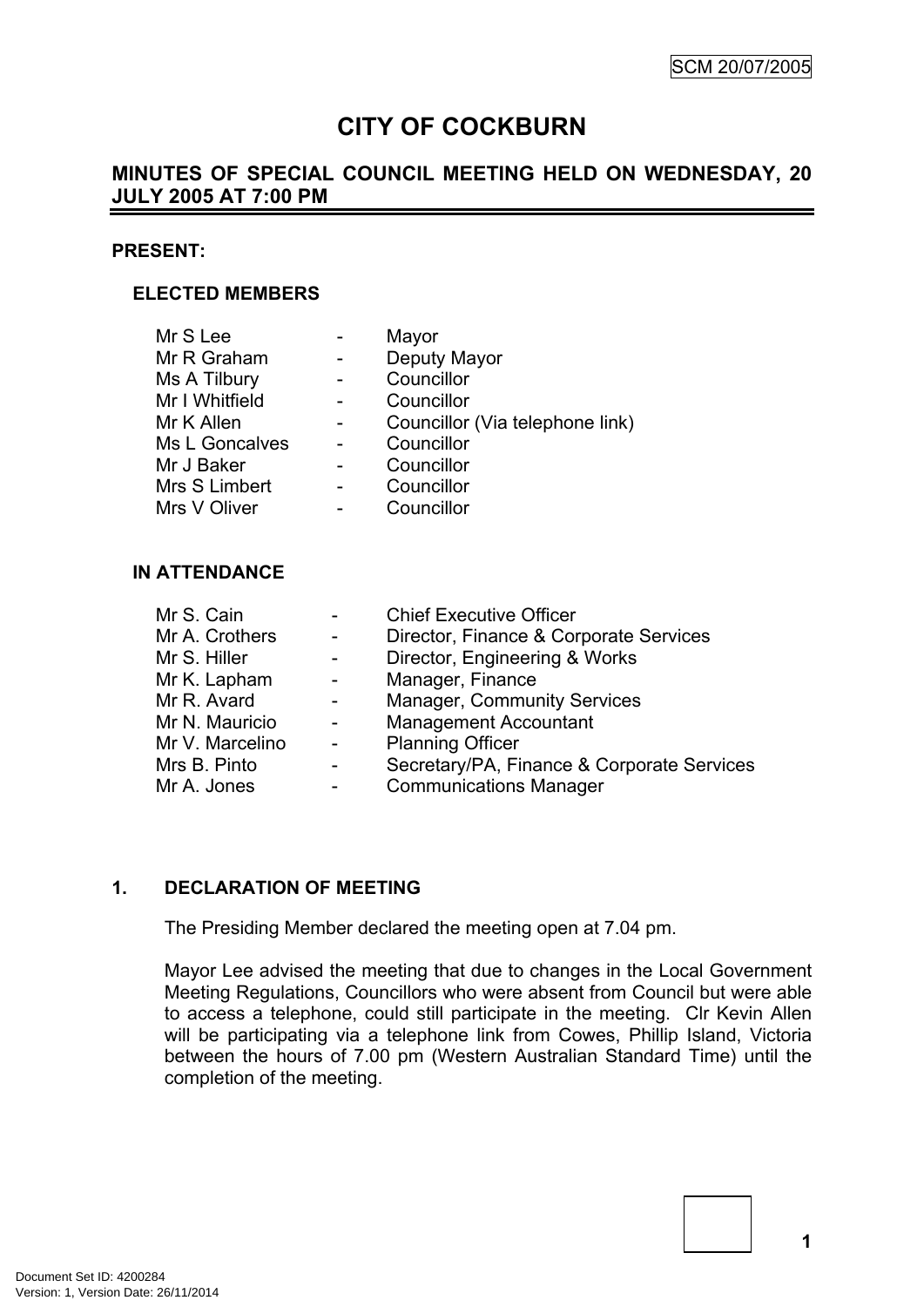## <span id="page-3-0"></span>**2. APPOINTMENT OF PRESIDING MEMBER (If required)**

Nil.

### <span id="page-3-1"></span>**3. DISCLAIMER (Read aloud by Presiding Member)**

Members of the public, who attend Council Meetings, should not act immediately on anything they hear at the Meetings, without first seeking clarification of Council's position. Persons are advised to wait for written advice from the Council prior to taking action on any matter that they may have before Council.

### <span id="page-3-2"></span>**4. ACKNOWLEDGEMENT OF RECEIPT OF WRITTEN DECLARATIONS OF FINANCIAL INTERESTS AND CONFLICT OF INTEREST (by Presiding Member)**

Nil

# <span id="page-3-3"></span>**5 (SCM 20/07/2005) - APOLOGIES & LEAVE OF ABSENCE**

Clr T Romano - Apology

### <span id="page-3-4"></span>**6 (SCM 20/07/2005) - PUBLIC QUESTION TIME**

**Dan Scherr**, Coogee asked why members of the public were not notified of the Special Meeting at the Ordinary Council Meeting that was held last week? Why was there such short notice? Why wasn't this made part of the Ordinary Council Agenda? Mayor Lee asked the Chief Executive Officer how the meeting was advertised. The Chief Executive Officer advised that as a normal process, the meeting was advertised in the press, the libraries and posted on the front door of the Administration Building. Mayor Lee advised Mr Scherr, that perhaps next year his comments would be taken into consideration and sufficient time given in regard to the notification of a Special Council Meeting to adopt the Budget.

On another matter, Mr Scherr advised that he would be interested in participating in any debate or any formulation of a Sister City Committee with the City of Mobile, Alabama. He emphasised that he is willing and able to be part of any Sister City Committee that Council makes an alliance with.

Mayor Lee thanked Mr Scherr for his input.

**Mary Jenkins**, Spearwood spoke in relation to the Sister City matters. She said there has been no community consultation at all and asked a series of questions in relation to this.

Q1. What is the reason for becoming a sister city with Mobile Alabama?

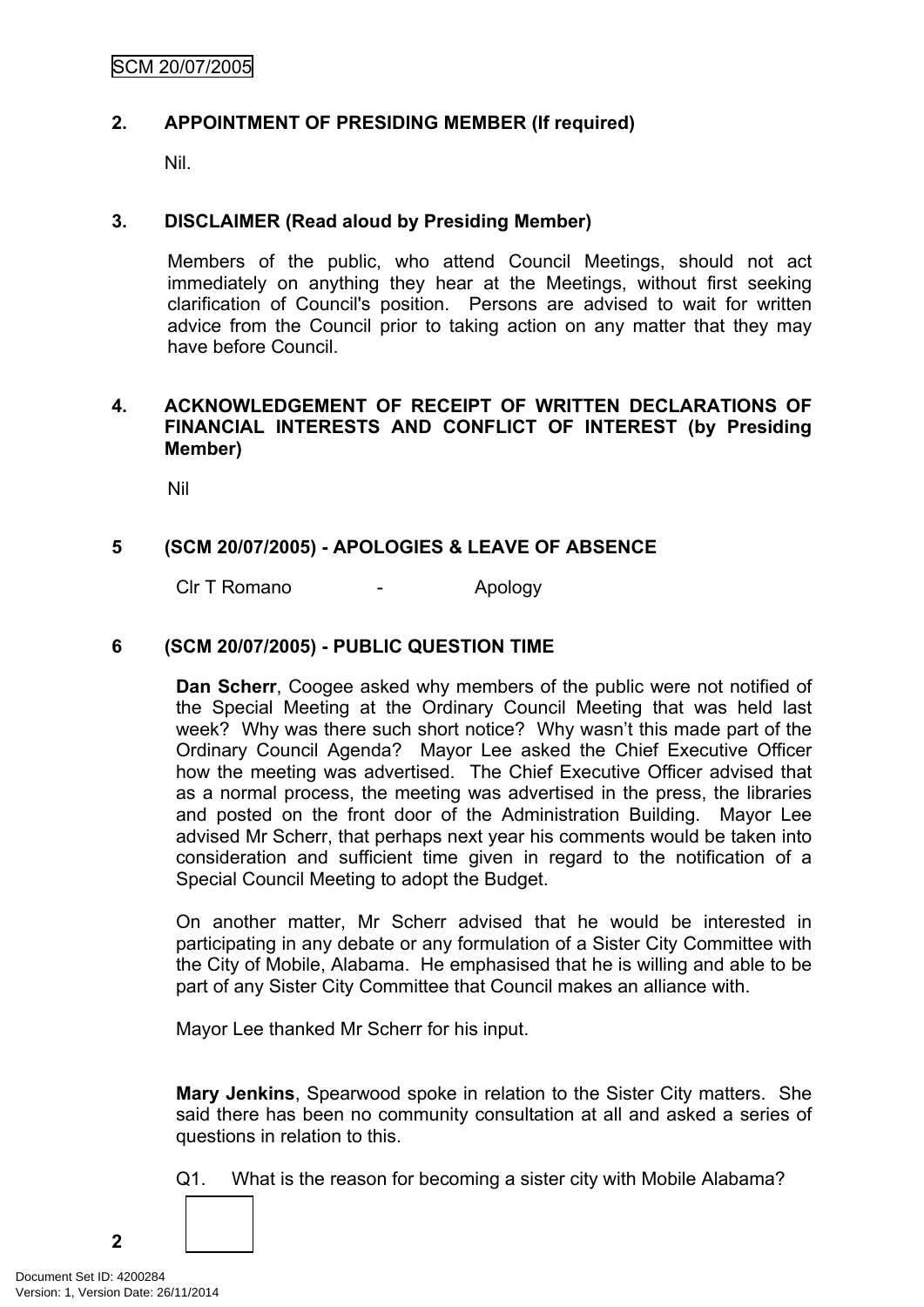- Q2. Is this just another rort or travel gravy train?
- Q3. Why is Council not consulting with the community organisations any more?
- Q4. Why was notice of this meeting not given at the last Council Meeting to inform people?

Mayor Lee replied, that the Council is not setting up a Sister City Committee with the City of YeuYang, China. The City has an existing Sister City association which was set up in 1998. Council has received many invites from the Mayor of Yeuyang as well as the Government of YeuYang. It has requested Council to participate in a Sister City visit. The Chief Executive Officer and himself will be on an International Conference on Resource Management and whilst in China, will be accepting the invitation.

The Chief Executive Officer added that the recommendation in regard to the formal arrangement with the Sister City of Mobile, Alabama was based on the similarities of the two countries and two cities in regard to ship building industries.

**Bert Renner**, Spearwood queried as to why Clr Allen was attending the Conference on Waste Management in China? He was of the opinion that he had no environmental background. Clr Tilbury who has an environmental background with a degree, should really be attending such a conference. Why is Clr Tilbury not attending?

Mr Renner also asked why the Council has changed its stance in the rules of Public Question Time to what was said at the last Council Meeting?. Mayor Lee replied that Council has not changed its position at tonight's meeting in regard to Public Question Time. He said that it was mentioned at the last Ordinary Meeting of Council that the new rules for Public Question Time will take effect as of the Council Meeting in August.

The Chief Executive Officer in reply to the first question, added that Clr Allen sort to be a State representative of the Municipal Waste Advisory Committee. This is the premier Waste Management Group of the whole State. Each Councillor had the opportunity to nominate and Clr Allen's formal nomination was made some time ago. He is seeking to increase and enhance his knowledge of what is the premier Waste Management Conference in world.

**Robyn Scherr**, Coogee referred to Item 9.2 of the Agenda – Differential Rates, in particular those of Rubbish Collection. She said that she did not see the advert in the newspaper and asked why this was so? Mayor Lee directed her question to the Director, Finance and Corporate Services who replied that, yes, there was a notice in the West Australian dated Monday, 13 June 2005. These differential rates were also contained in his report which formed part of the Agenda attachments.

Mayor Lee thanked Mrs Scherr.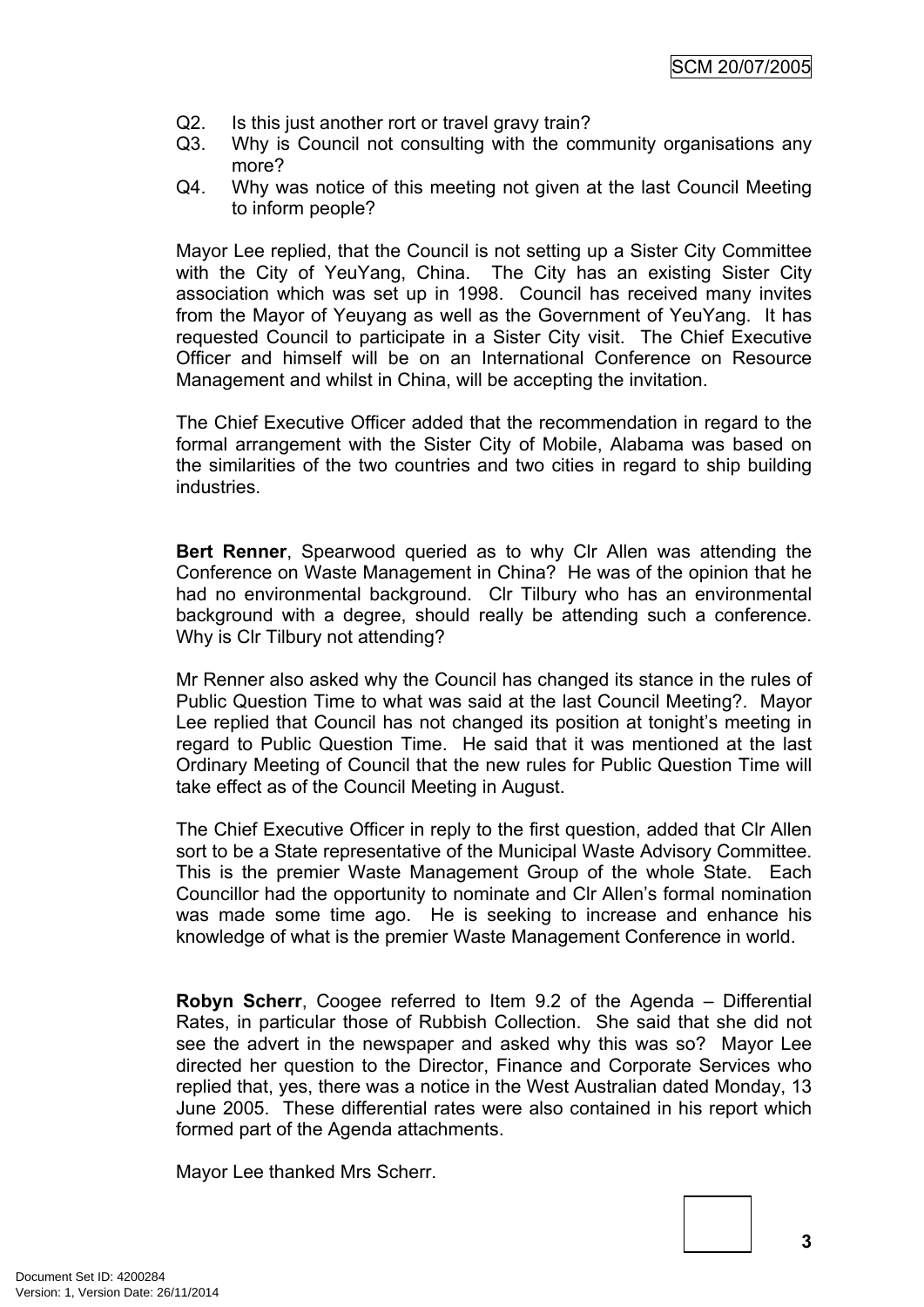# <span id="page-5-0"></span>**7. DECLARATION BY COUNCILLORS WHO HAVE NOT GIVEN DUE CONSIDERATION TO MATTERS CONTAINED IN THE BUSINESS**

Nil

### <span id="page-5-1"></span>**8 (SCM 20/07/2005) - PURPOSE OF MEETING**

The purpose of the Meeting is:

- (1) to adopt the Municipal Budget for the financial year 2005/06;
- (2) for Clr Allen to participate in the Sister City visit to Yeuyang, China; and
- (3) for a proposal to establish a friendship agreement with the City of Mobile, Alabama.

### <span id="page-5-2"></span>**9. COUNCIL MATTERS**

# <span id="page-5-3"></span>**9.1 (MINUTE NO 2889) (SCM 20/07/2005) - MUNICIPAL BUDGET 2005/06 - SCHEDULES (5402) (ATC) (ATTACH)**

# **RECOMMENDATION**

That Council:

- (1) receive the report by the Director, Finance and Corporate Services on the Municipal Budget for 2005/06; and
- (2) include the items listed in the following schedules in the 2005/06 Municipal Budget, as attached to the Agenda:
	- 1. New/Expanded Projects
	- 2. New Staff
	- 3. Information Technology Hardware and Software
	- 4. South Lake Leisure Centre Capital
	- 5. Furniture and Equipment
	- 6. Roadworks Infrastructure Program
	- 7. Footpaths Infrastructure Program
	- 8. Parks Infrastructure Program
	- 9. Environmental Projects and Studies
	- 10. Facilities Construction/Improvement Program
	- 11. Waste Services Capital
	- 12. Major Plant Replacement Program
	- 13. Light Fleet Replacement Program
	- 14. Minor Plant
	- 15. Community Safety Projects
	- 16. Social Services General Projects
	- 17. Summary of Fees and Charges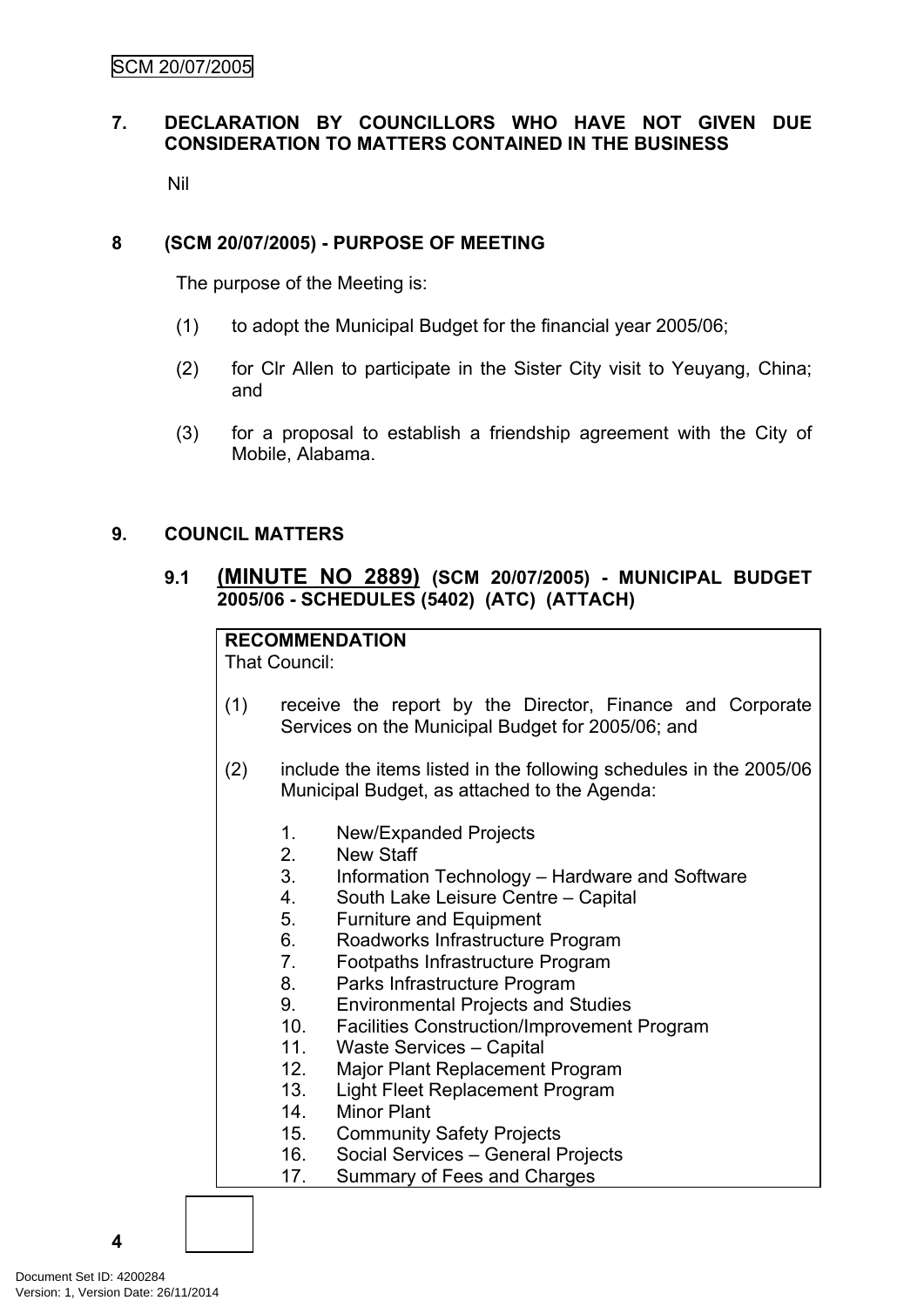- 18. Transfers to Reserve Funds
- 19. Carried Forward Projects/Programs

### **COUNCIL DECISION**

MOVED Deputy Mayor R Graham SECONDED Clr I Whitfield that the recommendation be adopted subject to the deletion of Schedules 1, 8 and 18 from Clause 2, which will be dealt with separately.

# **CARRIED 9/0**

### **Explanation**

The deletion of the respective schedules is necessary as there are proposed amendments which affect items listed in Schedules 1, 8 and 18.

### **Background**

Council is required to adopt an annual budget by 31 August each year.

#### **Submission**

N/A

### **Report**

A report by the Director, Finance and Corporate Services on the 2005/06 Municipal Budget is attached to the Agenda, together with Schedules of items included in the proposed Budget. A list of items considered but not included in the proposed Budget is also attached to the report.

### **Strategic Plan/Policy Implications**

The Budget provides funds for Council's activities in 2005/06.

### **Budget/Financial Implications**

The above recommendations have been included in the proposed Budget for 2005/06.

### **Legal Implications**

N/A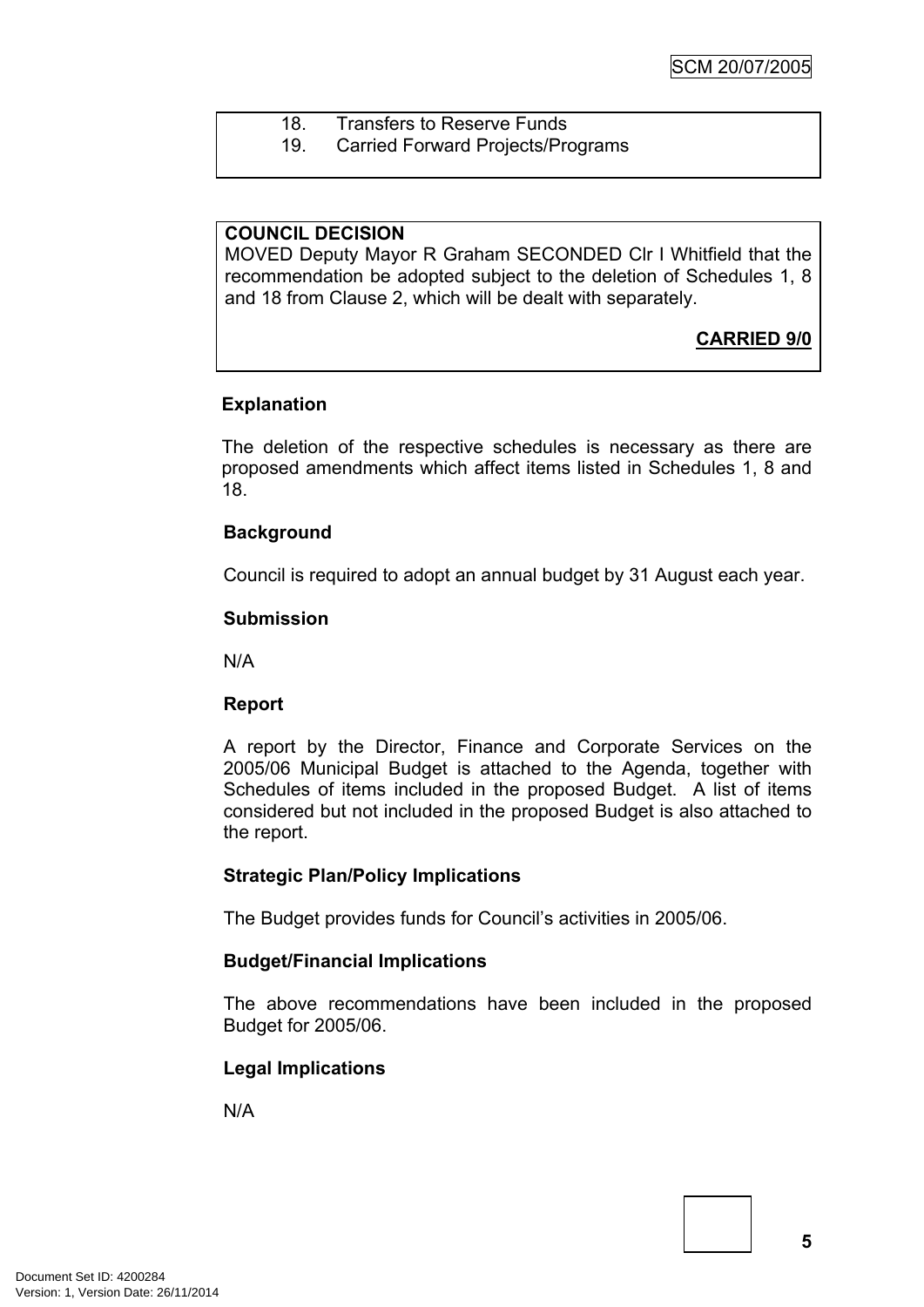### **Community Consultation**

N/A

# **Attachment(s)**

Municipal Budget 2005/06 – Schedules.

# **Advice to Proponent(s)/Applicant**

N/A

# **Implications of Section 3.18(3) Local Government Act, 1995**

Nil.

## <span id="page-7-0"></span>**(MINUTE NO 2890) (SCM 20/07/2005) - SCHEDULE 1 - NEW/EXPANDED PROJECTS - 'DRIVE THROUGH ART GALLERY' (5402) (RA)**

# **COUNCIL DECISION**

MOVED Deputy Mayor R Graham SECONDED Clr I Whitfield a report be presented to a future Council meeting in relation to the process to be followed to determine the nature and location of artwork to be installed as part of the 'Drive Through Art Gallery' project, prior to the project commencing.

**CARRIED 9/0**

### **Explanation**

Council is supportive of the 'Drive Through Art Gallery'. A goal of the project is the provision of a high-standard of public art throughout Cockburn. Public art projects in other localities have on occasions attracted negative public comment where the art has looked similar to graffiti. To ensure that the standard of public art provided as part of this project is consistent with community expectations, Council requires a report to be presented to a future Council meeting detailing the decision-making process that will be followed when determining the nature and location of artwork installed.

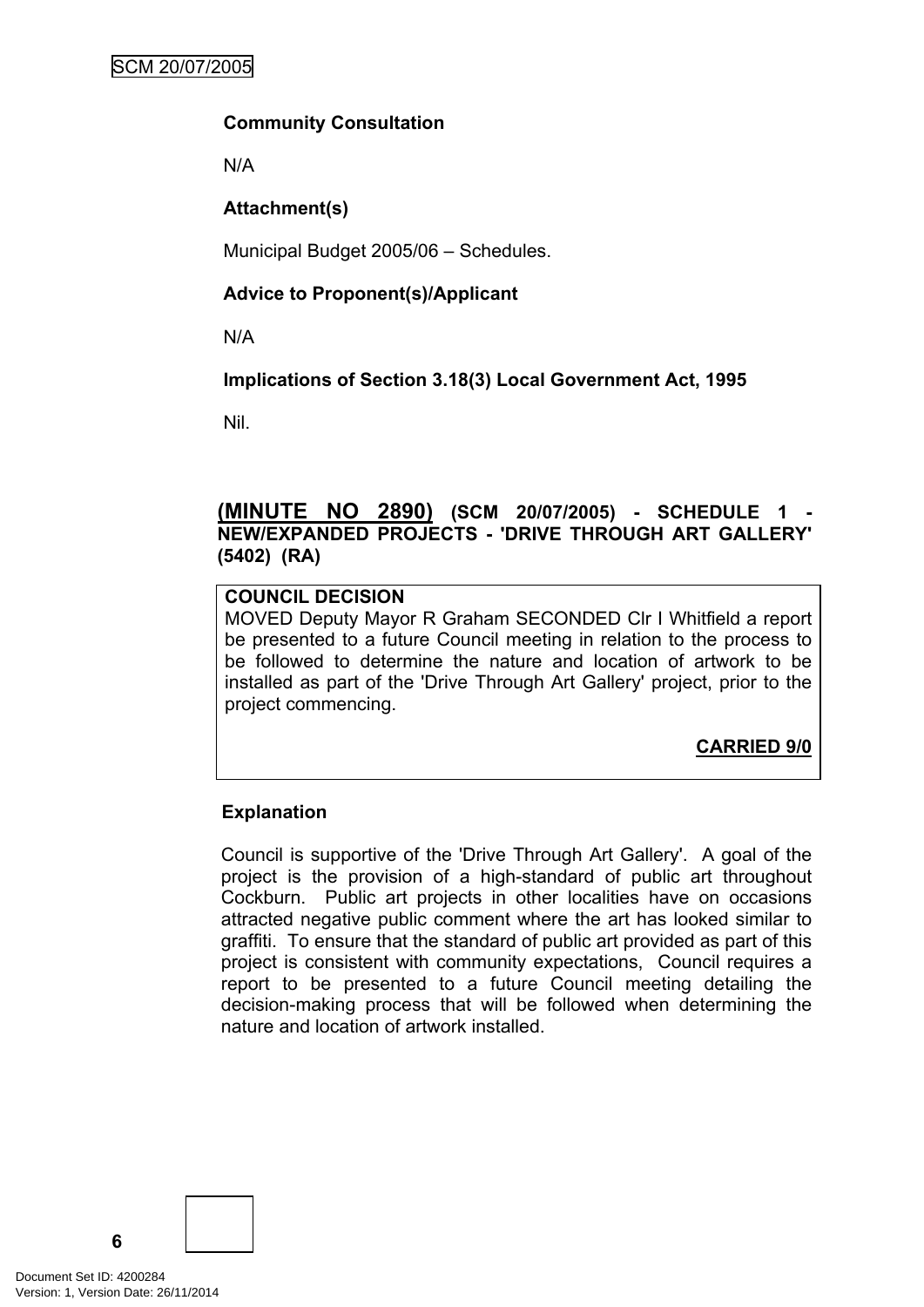## <span id="page-8-0"></span>**(MINUTE NO 2891) (SCM 20/07/2005) - SCHEDULE 8 - PARKS INFRASTRUCTURE PROGRAM - BOLLARDS AT RINALDO PARK, COOLBELLUP (5402; 1101398) (AC)**

# **COUNCIL DECISION**

MOVED Clr S Limbert SECONDED Clr A Tilbury that Council:

- (1) allocate \$14,500 to place bollards around Rinaldo Park in Coolbellup;
- (2) reduce the transfer to the Community and Recreation Facilities Reserve Fund by \$14,500; and
- (3) prior to replacement of the bollards, be presented with a report at a future Council Meeting outlining full details of the history of the removal of the bollards.

**CARRIED 7/2**

# **Explanation**

Bollards are required to prevent vehicle access to the park. Vehicles currently entering the park are a safety concern as well as a public nuisance to the park users, and cause damage to the grassed areas. Clr Limbert emphasised that for safety reasons and maintenance of the parks, it would be in the best interest of the community that these bollards are reinstalled.

# <span id="page-8-1"></span>**(MINUTE NO 2892) (SCM 20/07/2005) - SCHEDULE 1 - NEW/EXPANDED PROJECTS - COCKBURN POLICE STATION (5402) (RA)**

# **COUNCIL DECISION**

MOVED Mayor S Lee SECONDED Clr S Limbert that Council:

- (1) donate up to \$30,000 to the Cockburn Police Station towards the cost of upgrading the police station and associated community infrastructure; and
- (2) reduce the transfer to the Community and Recreation Facilities Reserve fund by \$30,000.

**CARRIED 9/0**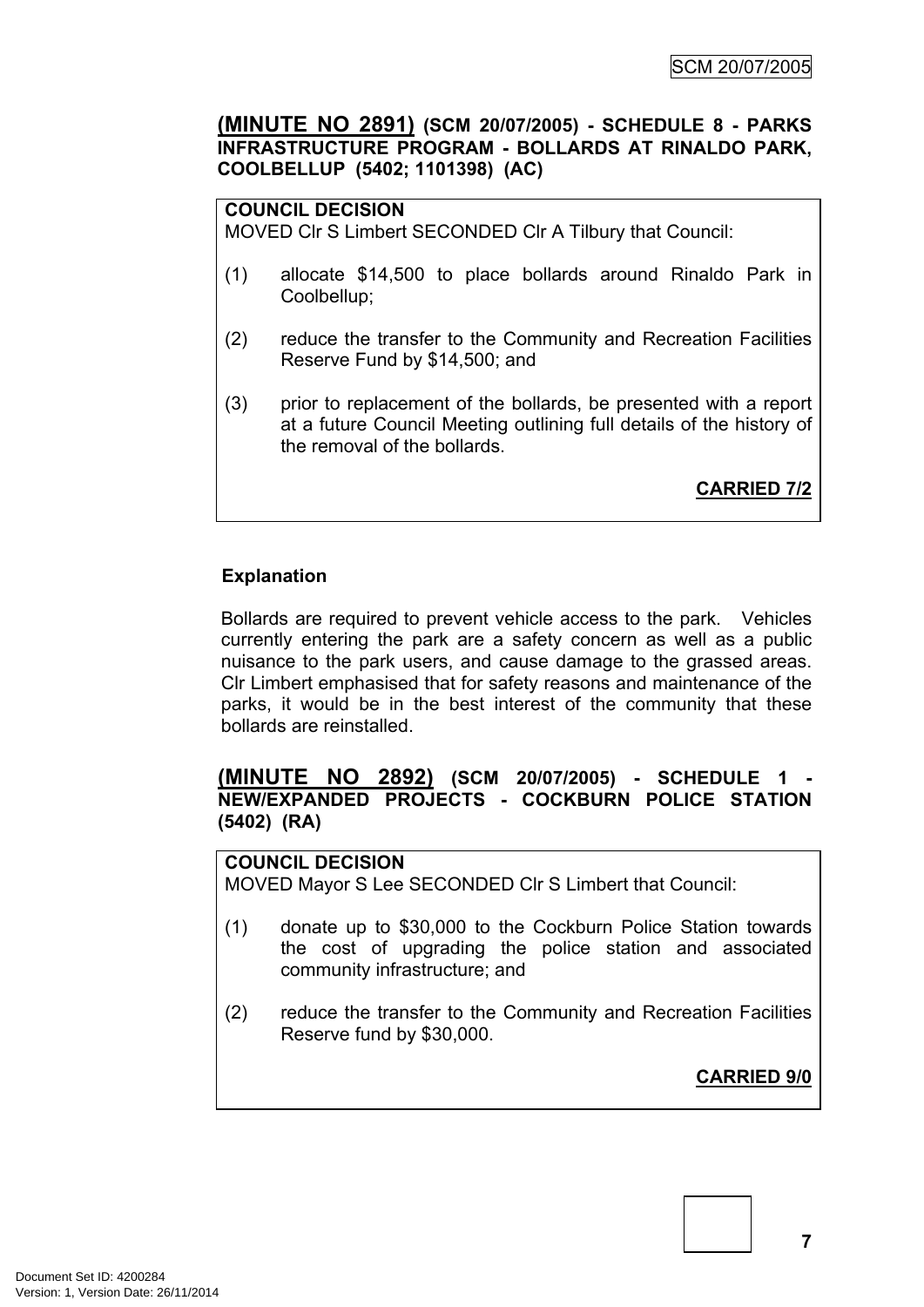# **Explanation**

Safety and Security are major concerns within our Community and we are always fighting for a greater Police presence in Cockburn. The Cockburn Police Station has been offered 8 more officers, subject to them providing accommodation. They have identified surplus demountables at Maylands Police Academy, and have reqeusted for assistance in the cost of relocating these demountables and a potential upgrade of public amenities around the Police Station comprising footpaths, parking etc., which is in the vicinity of \$30,000.

# <span id="page-9-0"></span>**(MINUTE NO 2893) (SCM 20/07/2005) - SCHEDULE 1 - NEW/EXPANDED PROJECTS - INFORMATION MANAGEMENT CONSULTANCY AUDIT (5402) (1402) (TM)**

### **COUNCIL DECISION** MOVED Deputy Mayor R Graham SECONDED Clr S Limbert that the report of the Information Management Consultancy Audit be presented to the Audit Committee.

**CARRIED 9/0**

# **Explanation**

It is consistent with the purpose and terms of reference of the Audit Committee that the report be presented to it when prepared.

# <span id="page-9-1"></span>**(MINUTE NO 2894) (SCM 20/07/2005) - AMENDMENTS TO SCHEDULE 1, 8 AND 18 (5402) (ATC)**

#### **COUNCIL DECISION**

MOVED Deputy Mayor R Graham SECONDED Clr I Whitfield that Council adopt the following Schedules, subject to the changes agreed to at this meeting:

- (1) Schedule 1 New/Expanded Projects;
- (2) Schedule 8 Parks Infrastructure Program; and
- (3) Schedule 18 Transfers to Reserve Funds.

**CARRIED 9/0**

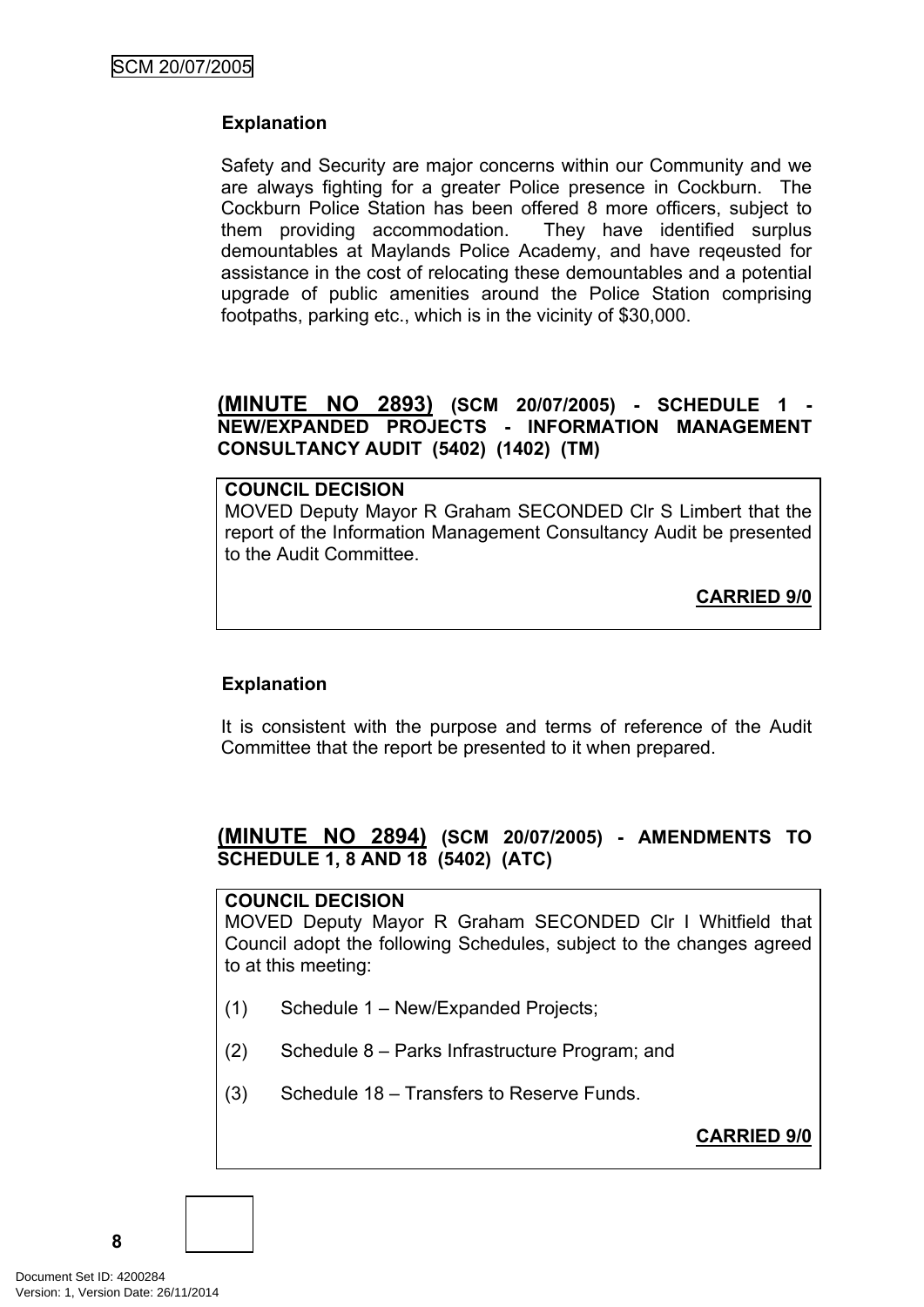# **Explanation**

Schedule 1, 8 and 18 now include the amendments made at tonight's meeting for adoption by Council.

## <span id="page-10-0"></span>**9.2 (MINUTE NO 2895) (SCM 20/07/2005) - MUNICIPAL BUDGET 2005/06 - DIFFERENTIAL RATES (5402) (ATC)**

#### **RECOMMENDATION**

That Council adopt the following in its 2005/06 Municipal Budget:

(1) the rate in the dollar and minimum rate for Council's rate categories are:

| Category                            | <b>Minimum Rate</b> | Rate in \$ |
|-------------------------------------|---------------------|------------|
| <b>Residential Improved</b>         | 456.00              | 5.8500     |
| Commercial/Industrial Improved      | 680.00              | 5.8510     |
| Residential/Vacant                  | 456.00              | 9.2870     |
| <b>Commercial/Industrial Vacant</b> | 680.00              | 9.2870     |
| <b>UFL Residential Improved</b>     | 456.00              | 5.2650     |
| <b>UFL Residential Vacant</b>       | 456.00              | 8.3590     |
| Rural/Resource                      | 456.00              | 0.2845     |
| <b>UFL Rural</b>                    | 456.00              | 0.2621     |

- (2) the charges for rubbish services be as follows:
	- 1. The Rubbish Collection Charge be levied at \$189.00 per assessed collection service for a weekly rubbish collection, with a mobile bin levy of \$27.00 applying to ratepayers who received their bin after 1 July 2002.
	- 2. The Rubbish Collection Charges be levied for nonrateable properties at an annual rate of \$285.00 per assessed service for a weekly collection.
	- 3. The new rubbish services commencing during the year 2005/06 be levied a mobile bin service charge of \$27.00 and a pro-rata charge based on \$189.00 p.a
- (3) a discount of 5% be allowed on current rates provided that all rates and charges due are paid within thirty-five(35) days of the date of issue of the annual Rate Notice;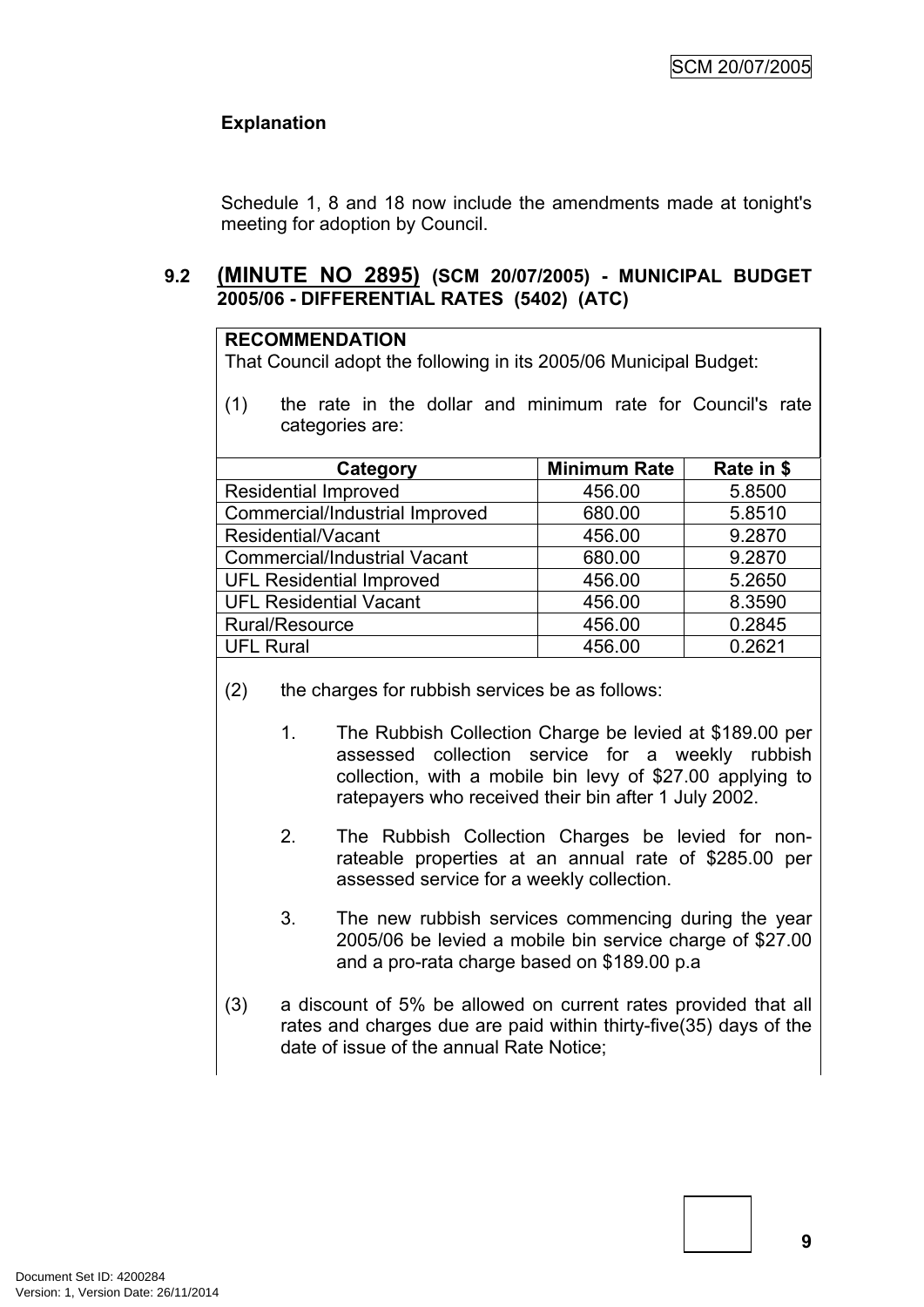# SCM 20/07/2005

- (4) offer payment options for Rates and Service Charges of:
	- 1. Pay in full and receive discount (on current rates only).
	- 2. Pay in two instalments.
	- 3. Pay in four instalments.

provided that in all cases the first payment must be received within thirty-five(35) days of the issue date of the annual Rate Notice;

- (5) sets the following payment dates for instalment options:
	- 1. Two instalments
		- first payment due 13 September 2005
		- second payment due 17 January 2006
	- 2. Four instalments
		- first payment due 13 September 2005
		- second payment due 15 November 2005
		- third payment due 17 January 2006
		- fourth payment due 21 March 2006
- (6) charge an administration fee of \$5.50 for the second and subsequent instalments:
- (7) the interest rate on instalment payments be 4.0% p.a. and the late payment interest rate be 11% p.a.;
- (8) once-off extensions up to sixty (60) days be charged instalment interest from the due date but no administration fee;
- (9) the Rates Incentive Scheme prizes apply for full payment within thirty-five (35) days of the date of issue of the annual Rate Notice;
- (10) impose a Service Charge of \$54.50 per property under Section 6.38(1) of the Local Government Act 1995 on each property owner in the City of Cockburn (except for non-rateable government owned properties) to meet the cost of providing a Community Surveillance Service to cover the entire Cockburn district.
- (11) impose a Private Pool Inspection Levy of \$13.75 per pool owner under Section 245A of the Local Government (Miscellaneous Provisions) Act 1960.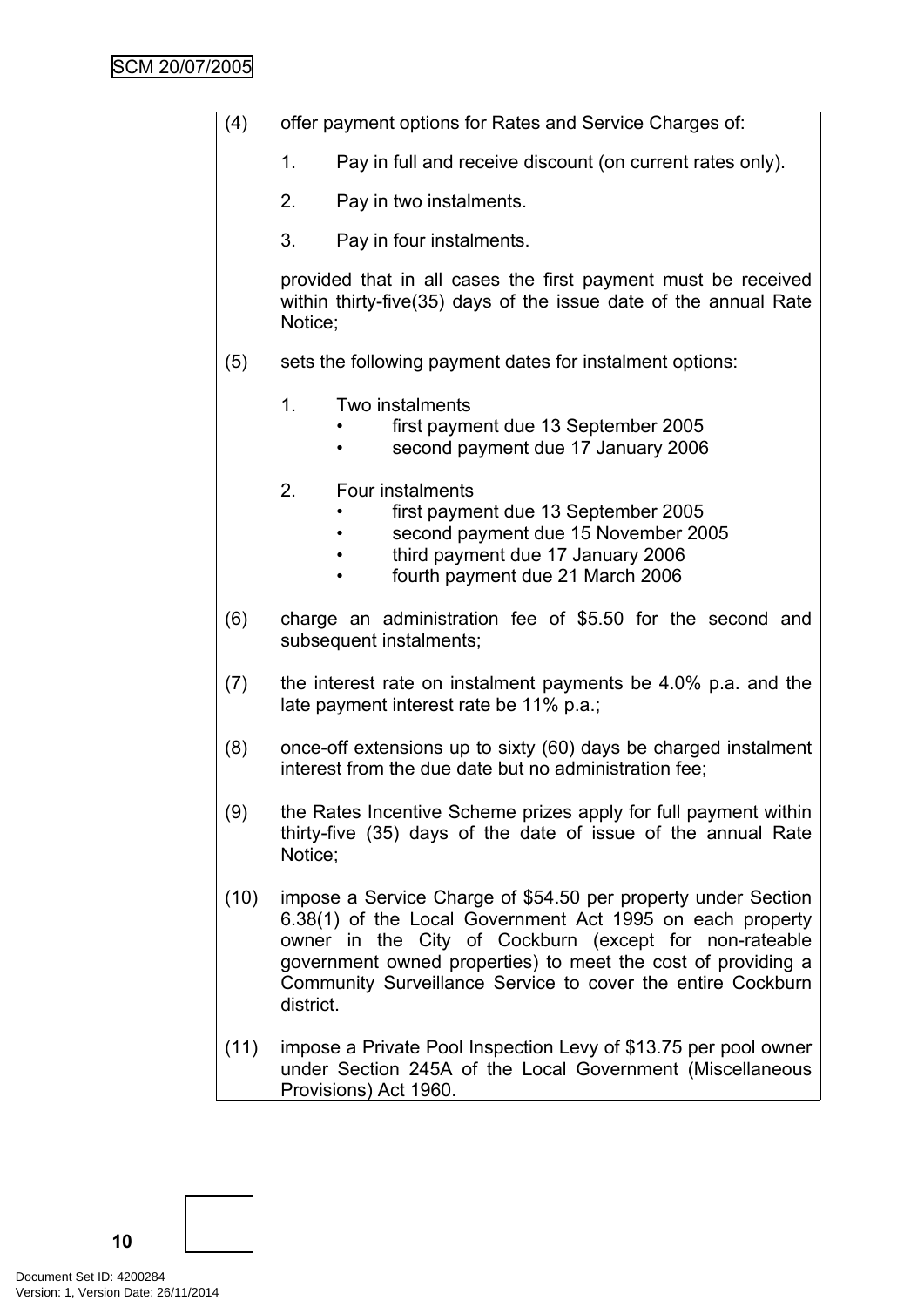#### **COUNCIL DECISION**

MOVED Deputy Mayor R Graham SECONDED Clr L Goncalves that Council adopt the following in its 2005/06 Municipal Budget:

(1) the rate in the dollar and minimum rate for Council's rate categories are:

| Category                            | <b>Minimum Rate</b> | Rate in \$ |
|-------------------------------------|---------------------|------------|
| <b>Residential Improved</b>         | 456.00              | 5.8500     |
| Commercial/Industrial Improved      | 680.00              | 5.8510     |
| Residential/Vacant                  | 456.00              | 9.2870     |
| <b>Commercial/Industrial Vacant</b> | 680.00              | 9.2870     |
| <b>UFL Residential Improved</b>     | 456.00              | 5.2650     |
| <b>UFL Residential Vacant</b>       | 456.00              | 8.3590     |
| Rural/Resource                      | 456.00              | 0.2845     |
| <b>UFL Rural</b>                    | 456.00              | 0.2621     |

- (2) the charges for rubbish services be as follows:
	- 1. The Rubbish Collection Charge be levied at \$189.00 per assessed collection service for a weekly rubbish collection, with a mobile bin levy of \$27.00 applying to ratepayers who received their bin after 1 July 2002.
	- 2. The Rubbish Collection Charges be levied for nonrateable properties at an annual rate of \$285.00 per assessed service for a weekly collection.
	- 3. The new rubbish services commencing during the year 2005/06 be levied a mobile bin service charge of \$27.00 and a pro-rata charge based on \$189.00 p.a
- (3) a discount of 5% be allowed on current rates provided that all rates and charges due are paid within thirty-five(35) days of the date of issue of the annual Rate Notice;
- (4) offer payment options for Rates and Service Charges of:
	- 1. Pay in full and receive discount (on current rates only).
	- 2. Pay in two instalments.
	- 3. Pay in four instalments.

provided that in all cases the first payment must be received within thirty-five(35) days of the issue date of the annual Rate Notice;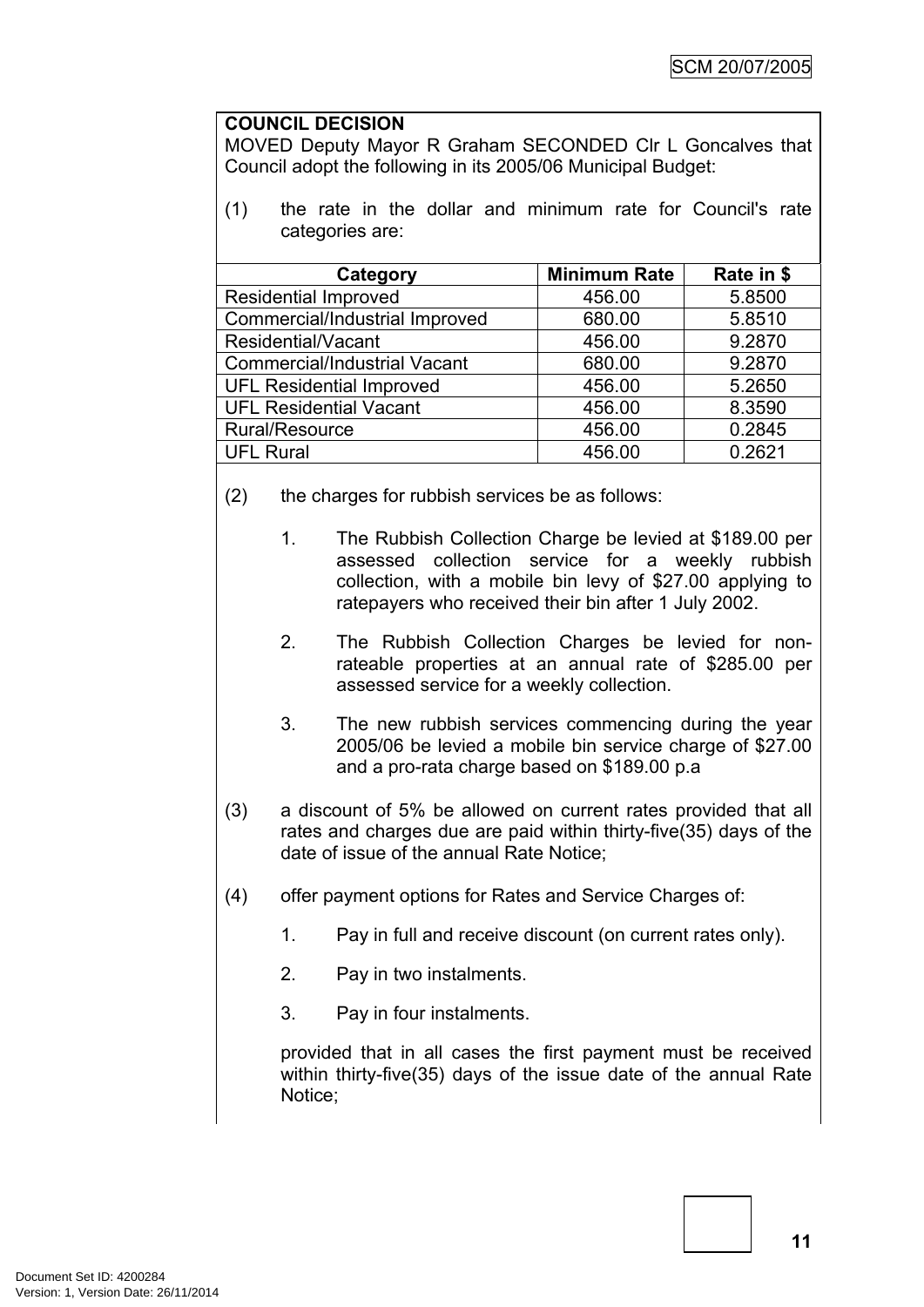# SCM 20/07/2005

(5) sets the following payment dates for instalment options:

### 1. Two instalments

- first payment due 13 September 2005
- second payment due 17 January 2006

# 2. Four instalments

- first payment due 13 September 2005
- second payment due 15 November 2005
- third payment due 17 January 2006
- fourth payment due 21 March 2006
- (6) charge an administration fee of \$5.50 for the second and subsequent instalments;
- (7) charge an interest rate on instalment payments of 4% p.a;
- (8) charge an interest rate on late payments of 11% p.a.;
- (9) allow once-off extensions of up to sixty(60) days, where in the opinion of Council staff it is reasonable to do so;
- (10) charge instalment interest from the due date, and the administrative fee, on once-off extensions;
- (11) require a report to be presented to a future Council meeting regarding whether interest should be charged on amounts owed to Council other than rates or service charges;
- (12) provide a Rates Incentive Scheme for full payment within thirtyfive(35) days of the date of issue of the annual rate notice;
- (13) impose a Service Charge of \$54.50 per property under Section 6.38(1) of the Local Government Act 1995 on each property owner in the City of Cockburn (except for non-rateable government owned properties) to meet the cost of providing a Community Surveillance Service to cover the entire Cockburn district; and
- (14) impose a Private Pool Inspection Levy of \$13.75 per pool owner under Section 245A of the Local Government (Miscellaneous Provisions) Act 1960.

**CARRIED 9/0**

# **Explanation**

The wording changes make the motion clearer and easier to understand. The recommended motion provided that no administrative

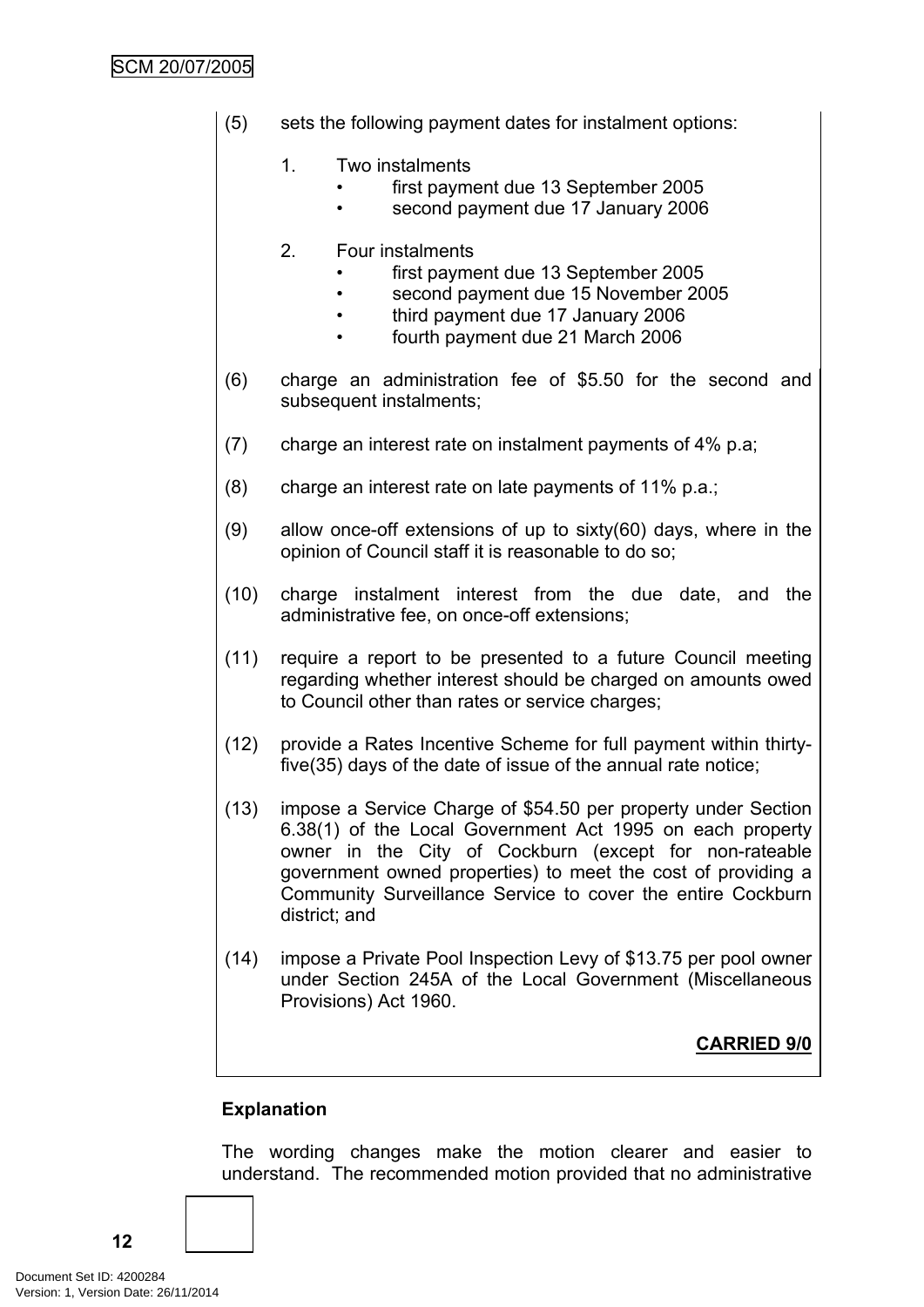fee would be charged for once-off extensions and did not provide guidance to staff regarding what circumstances justify an extension being granted. The motion provides that:

- (a) an administrative fee will be charged for once-off extensions, as administrative costs are incurred in making these arrangements; and,
- (b) extensions are only to be granted where this is considered reasonable in the opinion of Council staff. Council would like to consider whether it should charge interest on amounts owed to it, other than a rates or service charges.

# **Background**

Council is required to adopt an annual Budget by 31 August each year.

### **Submission**

N/A

### **Report**

The recommendations shown above relate to the rate in the dollar to be charged, rubbish service charges, discount, payment options and penalty interest rates in the proposed Budget for 2005/06, as well as Service Charges in respect of the Community Surveillance Service and Pool Inspection Levy.

### **Strategic Plan/Policy Implications**

The Budget provides funds for Council's activities in 2005/06.

# **Budget/Financial Implications**

The above recommendations are included in the proposed Budget for 2005/06.

### **Legal Implications**

N/A

# **Community Consultation**

Notice of Intention to Levy Differential Rates and the proposed Rubbish Collection charge was advertised in the West Australian on 13 June 2005 inviting submissions in respect of the proposed rates and charge. No submissions were received by the closing date for submissions of 4 July 2005.

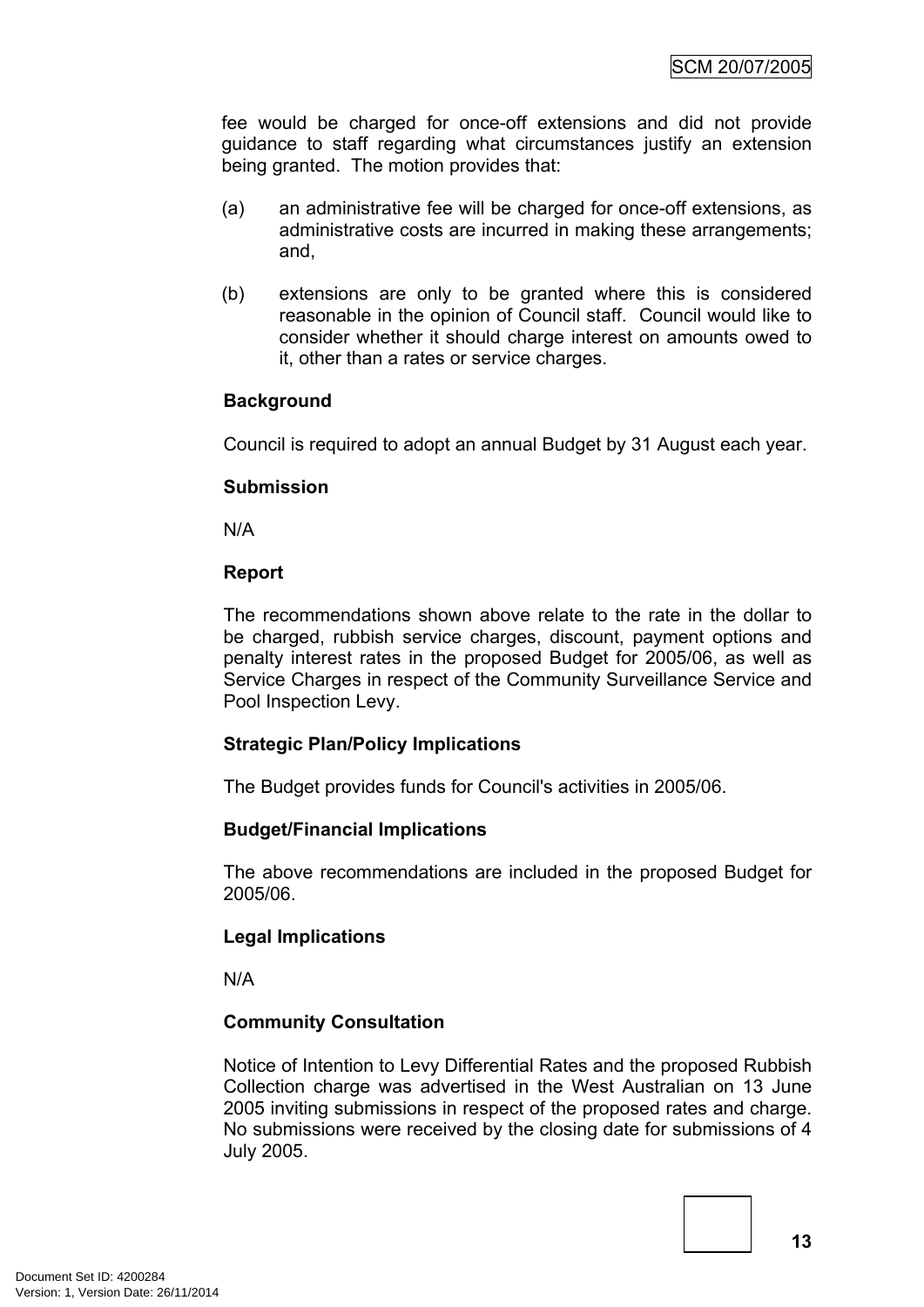# **Attachment(s)**

N/A

**Advice to Proponent(s)/Applicant**

N/A

# **Implications of Section 3.18(3) Local Government Act, 1995**

Nil.

# <span id="page-15-0"></span>**9.3 (MINUTE NO 2896) (SCM 20/07/2005) - ADOPTION OF THE MUNICIPAL BUDGET 2005/06 (5402) (ATC) (ATTACH)**

# **RECOMMENDATION**

That Council adopt the Municipal Budget for 2005/06, as attached to the Agenda, subject to the changes made at this meeting.

**TO BE CARRIED BY AN ABSOLUTE MAJORITY OF COUNCIL**

# **COUNCIL DECISION**

MOVED Clr S Limbert SECONDED Clr A Tilbury that the recommendation be adopted.

# **CARRIED BY ABSOLUTE MAJORITY OF COUNCIL 9/0**

# **Background**

Council is required to adopt an annual Budget by 31 August each year.

# **Submission**

N/A

# **Report**

The Municipal Budget, in the required AAS27 format, is attached to the Agenda.

# **Strategic Plan/Policy Implications**

The Budget provides funds for Council's activities in 2005/06.

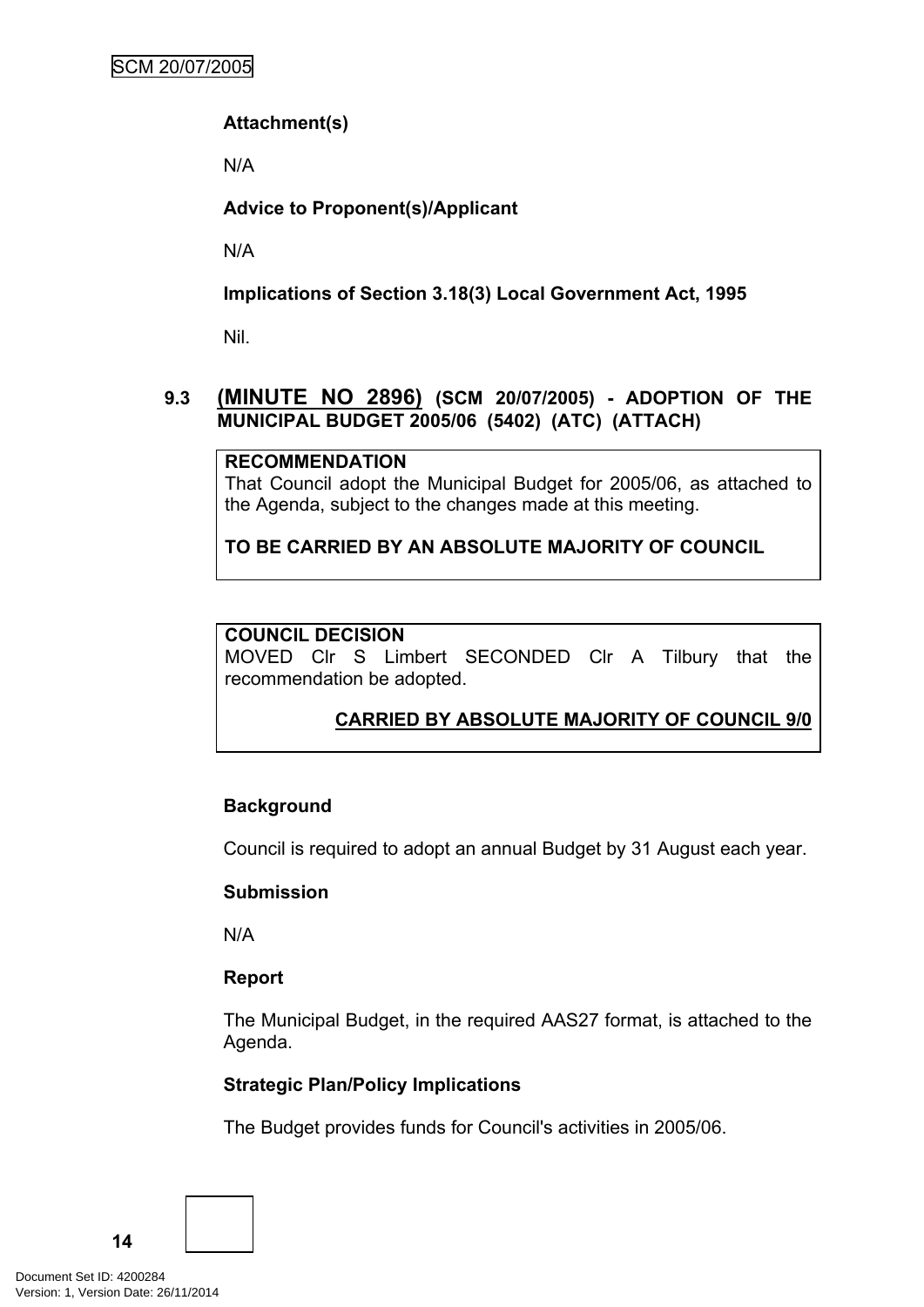# **Budget/Financial Implications**

The above recommendation adopts the Budget for 2005/06.

# **Legal Implications**

N/A

# **Community Consultation**

N/A

# **Attachment(s)**

Municipal Budget 2005/06

# **Advice to Proponent(s)/Applicant**

N/A

**Implications of Section 3.18(3) Local Government Act, 1995**

Nil.

# <span id="page-16-0"></span>**9.4 (MINUTE NO 2897) (SCM 20/07/2005) - PARTICIPATION IN SISTER CITY VISIT - YEUYANG CHINA (1029) (SGC)**

# **RECOMMENDATION**

That Council authorises Clr Allen to accompany the Mayor and Chief Executive Officer on a visit to Yeuyang, China, whilst in China attending an international Waste Management Conference in September.

### **COUNCIL DECISION**

MOVED Clr S Limbert SECONDED Clr L Goncalves that the recommendation be adopted.

**CARRIED 9/0**

# **Background**

The City of Cockburn established a Sister City relationship with the City of Yeuyang, China, in 1998. The previous Mayor and Chief Executive Officer made a visit to Yeuyang that year, but despite receiving regular

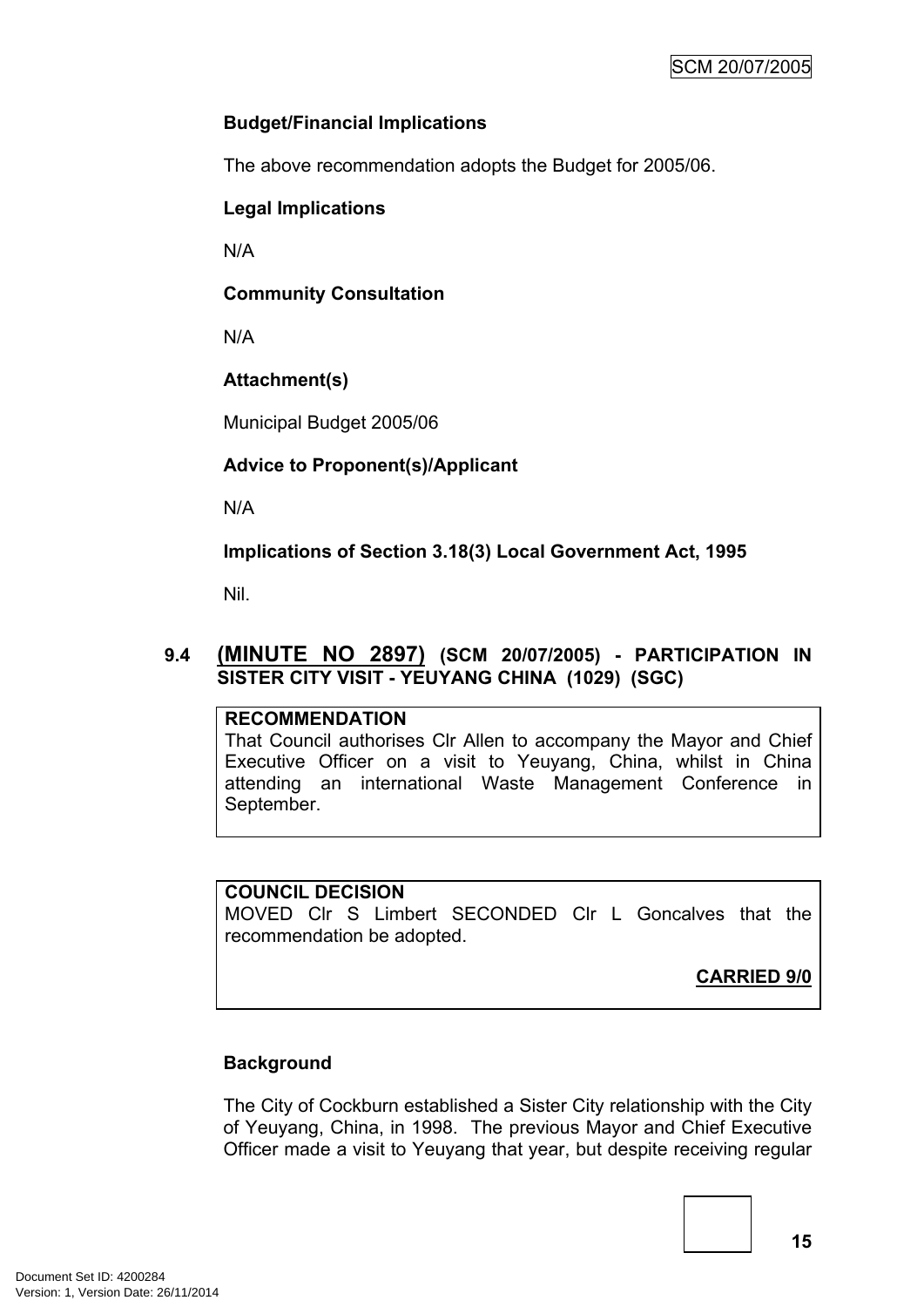correspondence from the Mayor of Yeuyang inviting Council to return, there has been no visit to the City since then.

#### **Submission**

N/A

### **Report**

Councillor Allen will be attending an international waste management conference in China from 25 – 29 September with the Mayor and Chief Executive Officer. Prior to this the Mayor and Chief Executive Officer will be making a short visit to the City of Yeuyang to renew the City-to-City relationship. Council Policy SC33 allows a Councillor to participate in a visit to a Sister City if approved by Council. As previous Chairman of the City's Sister City Committee, it would be appropriate for him to participate in this visit.

### **Strategic Plan/Policy Implications**

The Corporate Strategic Plan Key Result Areas that apply to this item are:-

*1. Managing Your City*

### **Vision:**

Managing the City in a competitive, open and accountable manner.

### **Objective:**

To manage Council affairs by employing publicly accountable practices.

Policy SC33 Sister City Relationships

#### **Budget/Financial Implications**

The cost of airfares, accommodation and meals is estimated at \$950. There is provision of \$40,000 in the Sister Cities budget.

### **Legal Implications**

N/A

### **Community Consultation**

N/A

Document Set ID: 4200284<br>Version: 1, Version Date: 26/11/2014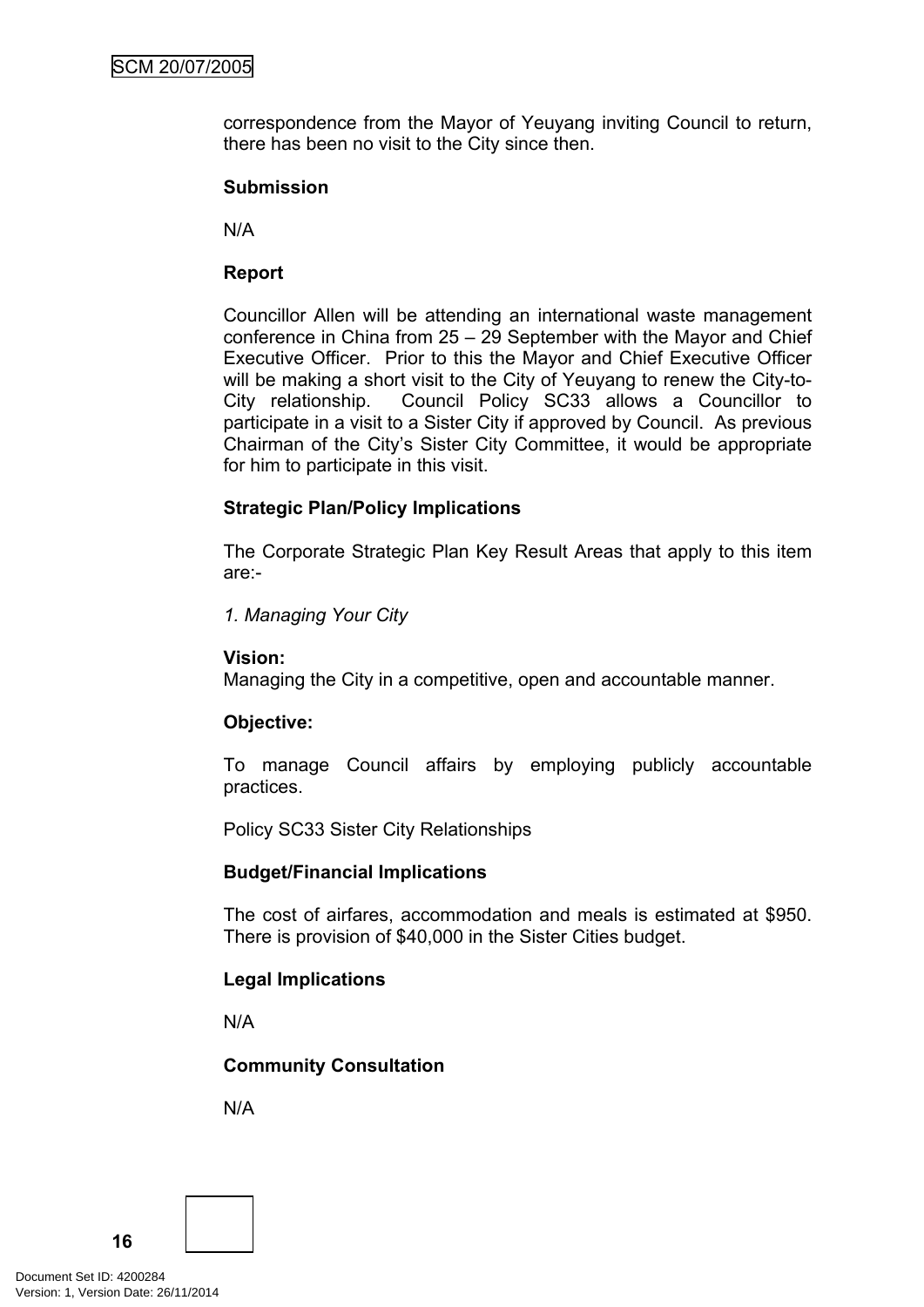# **Attachment(s)**

N/A

# **Advice to Proponent(s)/Applicant**

N/A

# **Implications of Section 3.18(3) Local Government Act, 1995**

Nil.

# <span id="page-18-0"></span>**9.5 (MINUTE NO 2898) (SCM 20/07/2005) - PROPOSAL TO ESTABLISH A FRIENDSHIP AGREEMENT WITH THE CITY OF MOBILE, ALABAMA (1029) (SGC)**

# **RECOMMENDATION**

That Council:

- (1) establishes a Friendship Agreement with the City of Mobile, Alabama, in accordance with the guidelines set out in Council Policy SC33;
- (2) authorises the Mayor and Chief Executive Officer to negotiate the final form of the Agreement, in accordance with this Policy;
- (3) appoints Councillor **be the Structure of the Friendship** Association with the City of Mobile; and
- (4) in accordance with Policy SC33, authorise Clr  $\qquad \qquad$  to accompany the Mayor and Chief Executive Officer in establishing this relationship with the City of Mobile.

# **COUNCIL DECISION**

MOVED Clr S Limbert SECONDED Clr L Goncalves that Council:

- (1) establishes a Friendship Agreement with the City of Mobile, Alabama, in accordance with the guidelines set out in Council Policy SC33;
- (2) authorises the Mayor and Chief Executive Officer to negotiate the final form of the Agreement, in accordance with this Policy;
- (3) appoints Councillor Allen to chair the Friendship Association with the City of Mobile; and
- (4) in accordance with Policy SC33, authorise Clr Allen to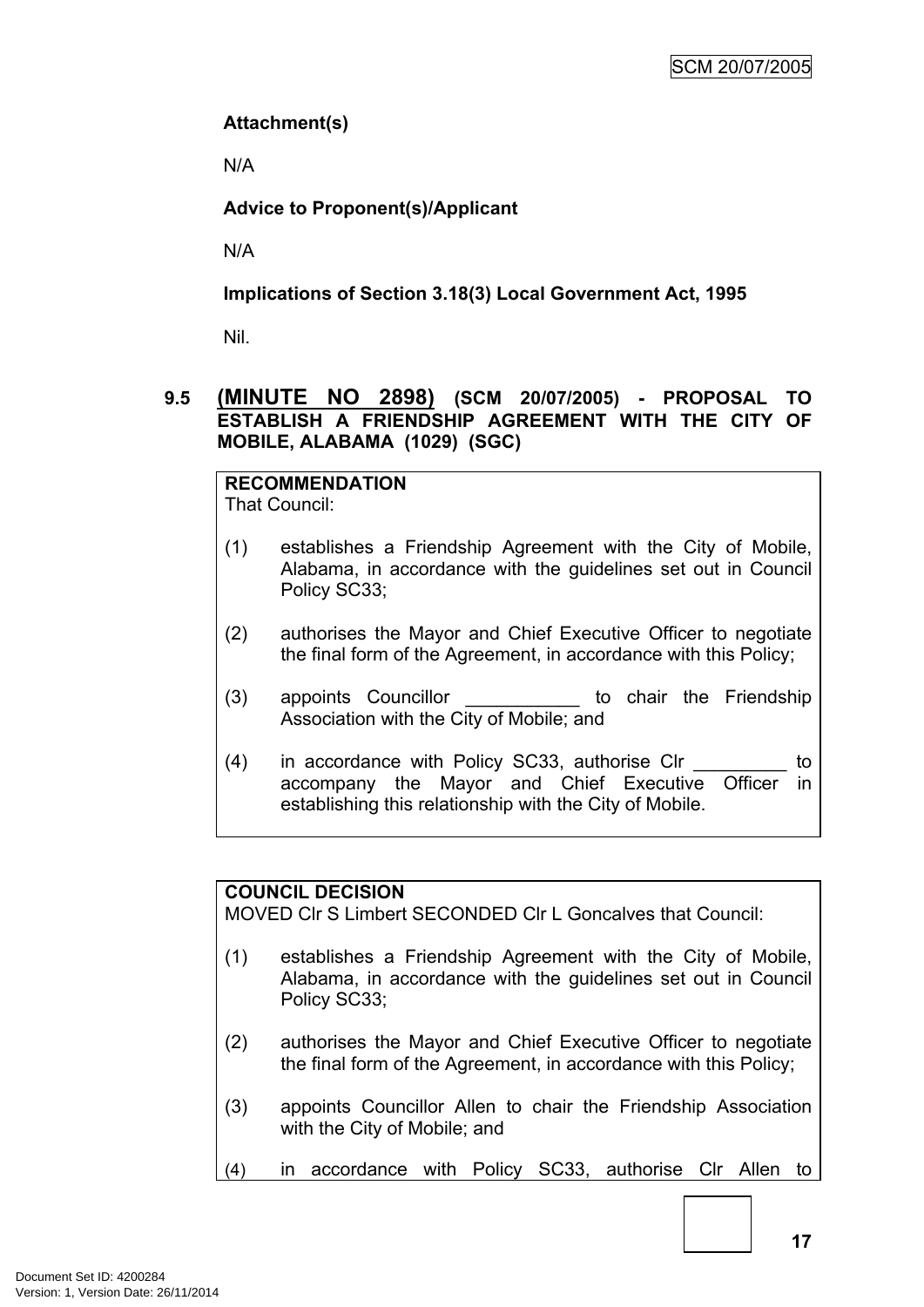accompany the Mayor and Chief Executive Officer in establishing this relationship with the City of Mobile.

# **CARRIED 7/2**

# **Explanation**

Clr Allen has been a past chairperson of the Sister Cities Committee and has continued to promote the benefits of maintaining and establishing commerce based relationships. Since the election in 2000 Clr Allen has been a strong advocate for the resurrection of our Sister City Committee. Clr Allen is also very active in promoting local and developing business through his involvement with the Coastal Business Centre and the Melville Cockburn Chamber of Commerce.

### **Background**

The City of Cockburn currently has Sister City relationships with Split, Croatia and Yeuyang, China. Council has recently established a new Policy, SC33, which sets out what the City aims to achieve from its Sister City relationships, as well as the criteria upon which any new relationship would be established.

#### **Submission**

N/A

### **Report**

### **Sister City Movement**

The Sister City movement, as a worldwide concept, came into its own very shortly after World War Two. National Sister Cities efforts were independently started on many different continents, but all had the same goal; to help develop enduring networks of communication between the cities of the world to cut across boundaries and reduce the likelihood of polarisation and conflict among nations. President Eisenhower's People to People program, which began in America in 1956, gave a huge boost to the concept of twinned cities. Some linkages occurred before that, but the Civic Committee of People to People (one of 40 People to People committees) which promoted town affiliations, eventually became Sister Cities International in 1974.

In Australia, the appeal of "international understanding and friendship" has been attractive to community minded local citizens since at least the 1930's. The Shire of Parkes, New South Wales, claims a Sister City affiliation with Coventry in England that originated in 1939. A relationship was established between Saddleworth in South Australia and Saddleworth Parish in the United Kingdom in 1941, while one has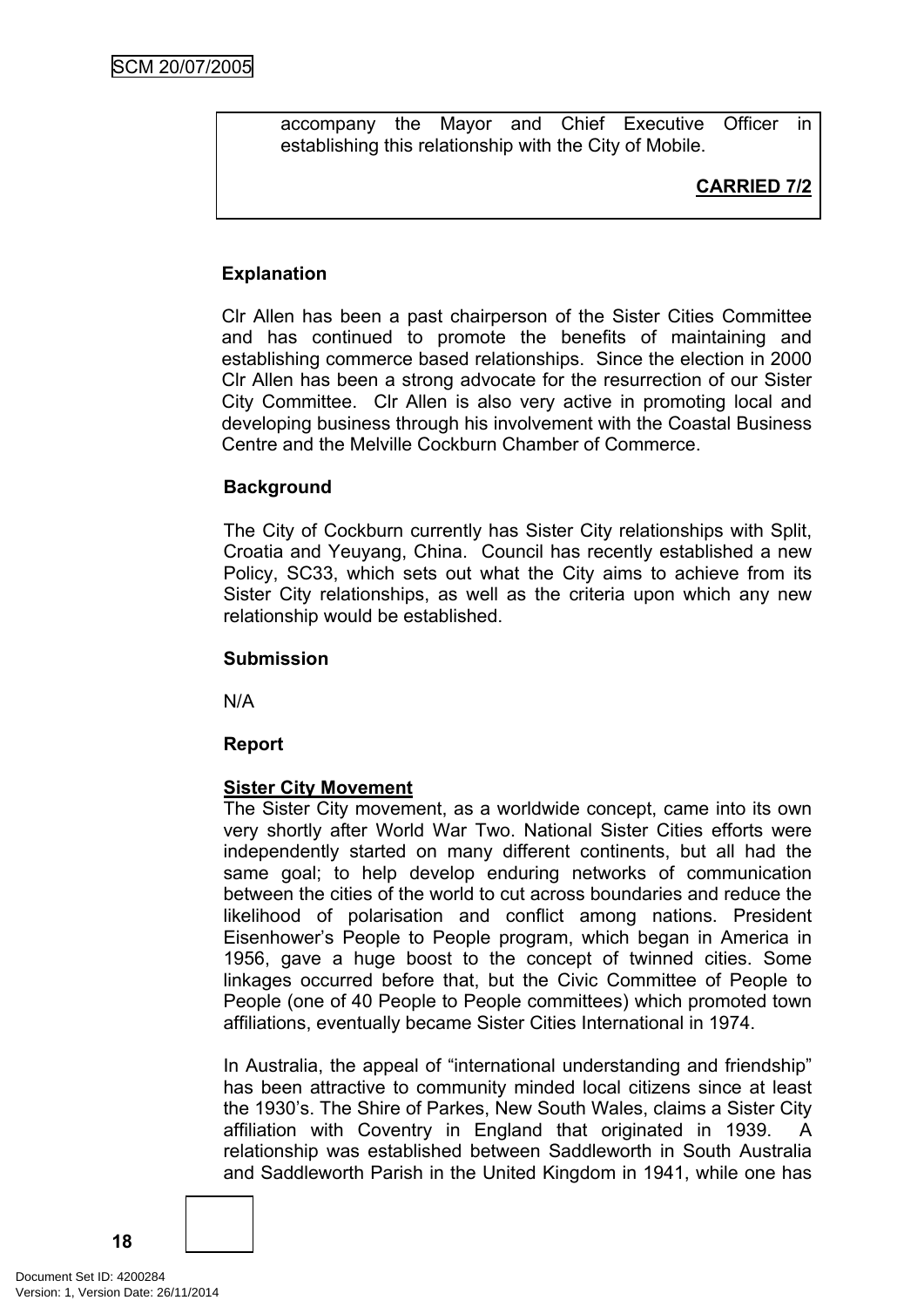existed officially between Hunters Hill and Henley-on-Thames since 1950, and one between Bega, New South Wales, and Lyttleton, Colorado, United States of America, since 1956. Today Australian cities have nearly 470 Sister City Agreements throughout the world and this number increases every year.

The ultimate aim of the Sister City Program is to:

"Increase international understanding and foster world peace by further international communication and exchange at the person-to-person level through city-to-city affiliation".

#### **Council Sister City Policy**

The City of Cockburn has two existing Sister City relationships. The first relationship was established with the City of Split in Croatia in 1997, followed by Yeuyang in China in 1998. Council desires to maintain a small number of active sister city relationships based upon the benefits which can accrue, including trade, tourism, cultural, educational and sporting activities.

Policy SC33 states the objectives in forming Sister City Relationships are:

- *1. To promote Cockburn and assist in fostering economic development, tourism and trade relations.*
- *2. To seek a wider understanding of other nations, their traditions, customs, education and cultures and similarly to promote to other nations the traditions, customs and education and cultures of Australia.*
- 3. *To foster international peace and goodwill.*

In Council Policy SC33 the Council considers that these objectives can be achieved by:

- *1. Trade, cultural, educational, tourism and sporting exchanges.*
- *2. Official visits.*

Council Policy SC33 also states that Council's role will be:

- *1. To encourage exchanges.*
- *2. To facilitate and assist visits and exchanges (such as providing letters of introduction to the Sister City).*
- *3. To arrange an exchange of greeting on the occasion of visits from Sister Cities.*

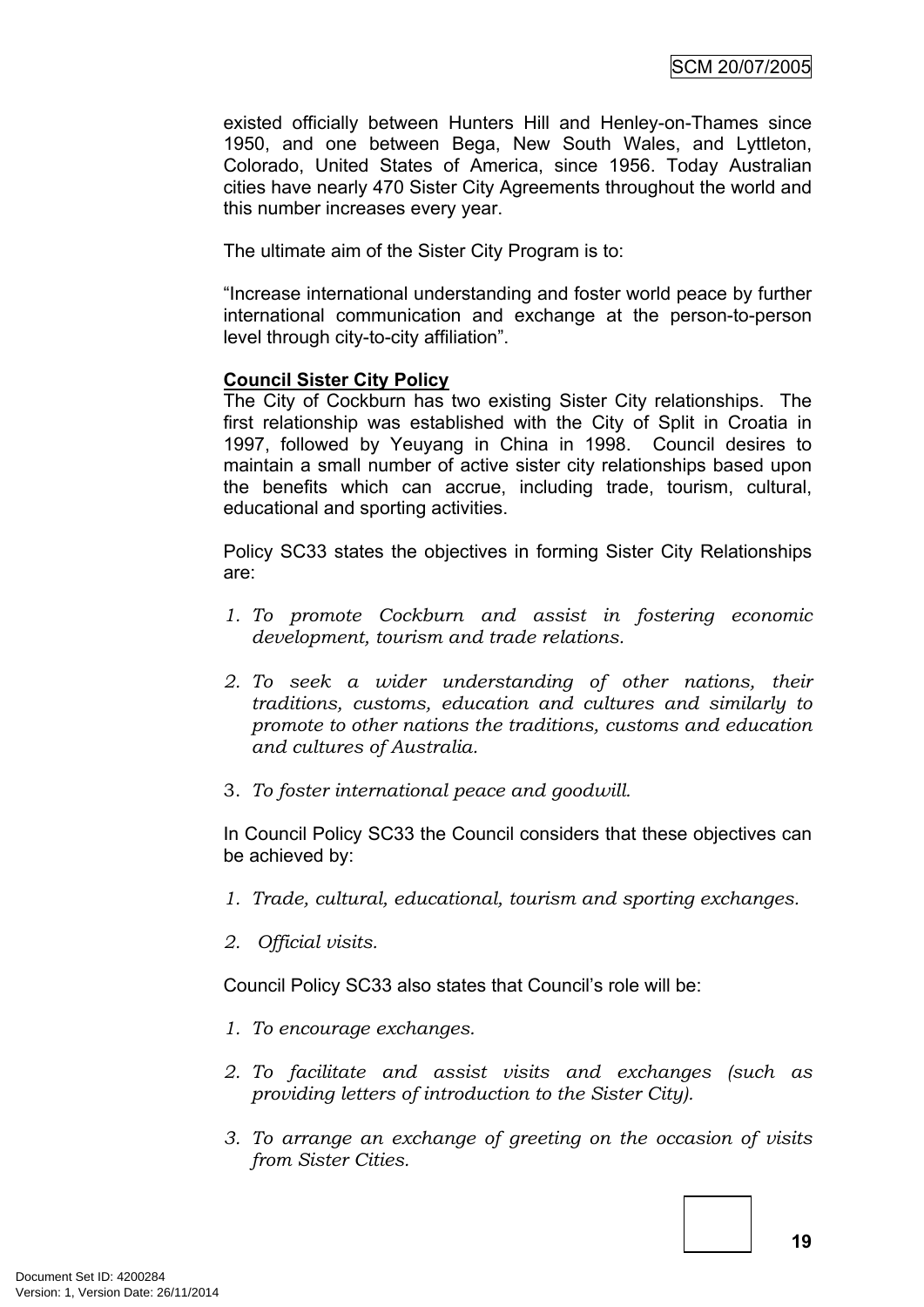- *4. To facilitate exchange of educational, cultural and promotional material.*
- *5. To encourage students to learn about a Sister City by carrying out school projects on that city.*
- *6. To provide information to visitors from Sister Cities on places of interest.*
- *7. To set up friendship associations for its Sister Cities. These associations will be chaired by a Councillor and would provide a vehicle for businesses, cultural and community groups, sporting associations and educational institutions to action the objectives of the Sister City relationship.*
- *8. To take an active role in the Australian Sister Cities Association.*

### **Linkages with the City of Mobile**

Using the above criteria, there is a strong justification in the City pursuing the establishment of a relationship with the City of Mobile, Alabama.

The City of Mobile is a city located in Mobile County, Alabama, United States. As of the 2000 census, the population of the city is 198,915. Mobile is the centre of Alabama's second-largest metropolitan area (which consists of Mobile and Baldwin Counties) and metropolitan Mobile has a population of 551,178. Its name is derived from the presence of the Mobile (Mauvile or Maubila) Indians in the area at the time of founding.

Mobile, as a central Gulf Coast city has a subtropical climate, which consists of mild, wet winter and hot, wet summers. Mobile is also very vulnerable to storm surges from hurricanes, which the area frequently experiences. The City is served by Mobile Regional Airport. Mobile is home to the University of South Alabama, Bishop State Community College, Spring Hill College and the University of Mobile.

*Trade links between the two countries; preference being given to cities in countries where Australia has a free trade agreement or a proven trade record.*

Cockburn and Mobile share common business interests as both have the Austal ship building company as a major employer. Austal's yard in Mobile, Alabama, established in partnership with Bender Shipbuilding and Repair, delivers a new dimension in high-speed marine transport, utilizing the company's leading edge technology and design capabilities

Austal has strong links with Mobile with staff from Austal yards regularly travelling between our two countries. Many of the businesses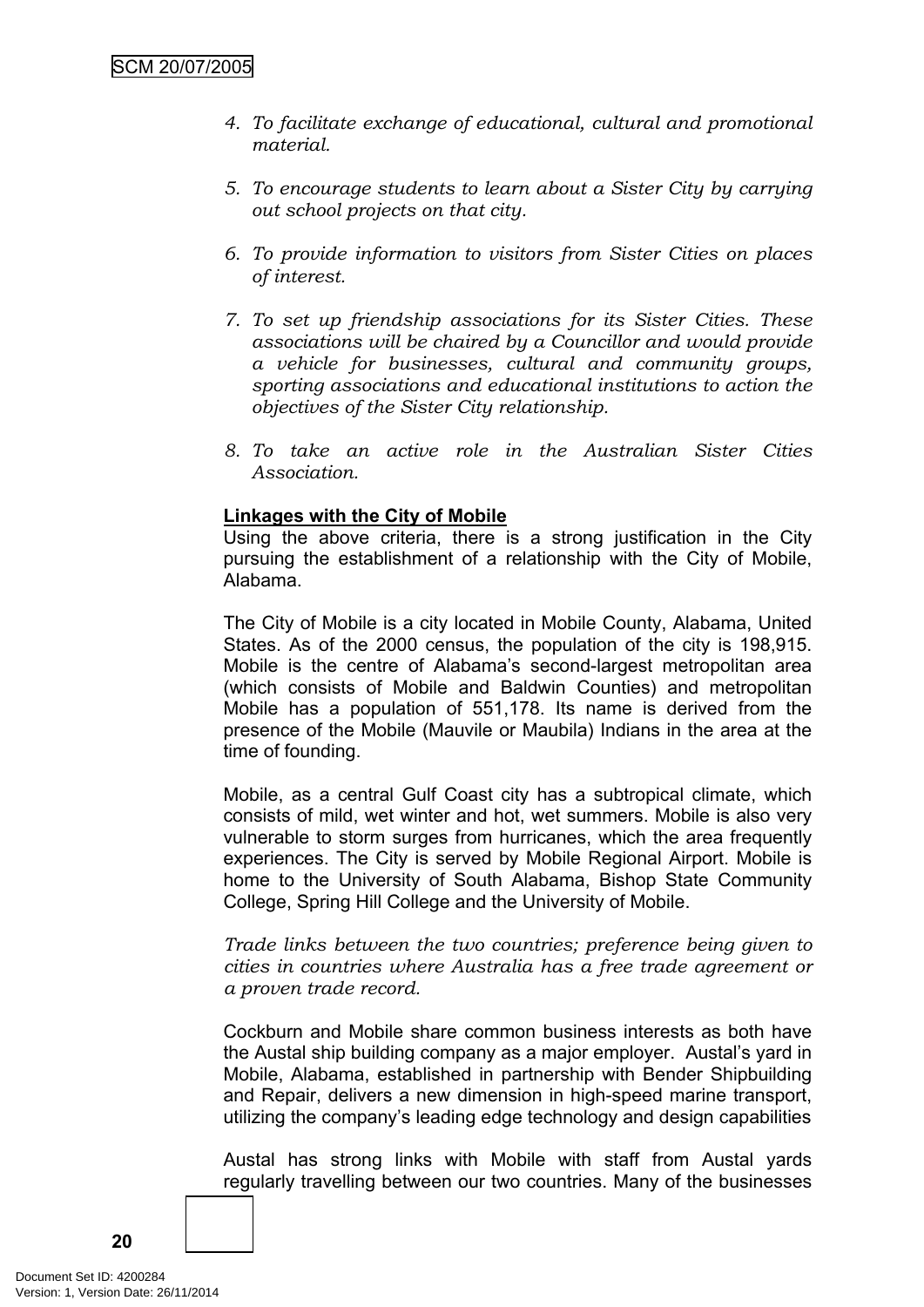in Cockburn are major clients of Austal –e.g. OneSteel and Ratheon, with a large number of jobs directly and indirectly dependent on this business.

The Mobile shipyard focuses entirely on defence shipbuilding, a specialization that is increasingly important to the Austal and Tenix shipyards. The recent awarding of the Air Warfare Defence Destroyer contract to the Australian Submarine Company will see a direct flow on of work to the AMC. Austal's bid for the Logistic Ship Replacement contract would also see a substantial flow of work into the AMC and businesses that service this facility. With the desire to establish a stronger defence industry cluster around the AMC, there is the potential to learn from Mobile's success.

Australia has also enjoyed a long and stable political relationship with the USA. The ANZUS alliance is now in its 50th year and we have recently signed a Free Trade Agreement. Our shared democratic values and interests make a Sister City relationship with a US City a logical extension of this political relationship.

Cultural links between the two countries; preference being given to cities in countries where Council determines that the City would benefit from a greater awareness and appreciation of that country's traditions and customs.

The City of Mobile has a strong education system focused on their local economy. There are 12 higher education institutions in Mobile, which are a mix of Universities, Community Colleges and Vocational Training Colleges, which have a defence and shipbuilding focus. The recent announcement by the West Australian State Government of a new TAFE College to be built at the Australian Marine Complex, with a focus on Oil and Gas, and an expansion of Defence and shipbuilding training, will see a similar level linkage of education to industry develop here in Cockburn. It is highly possible that education exchanges could occur in the future.

Friendship Agreement. The Mayor and senior officials from the City of Mobile have previously visited Cockburn. Following an informal contact recently with his Office, it is apparent there is considerable support in Mobile for the establishment of a formal relationship with Cockburn.

There are strong similarities between the two Cities and our economic base. There are also potential benefits that could arise from a closer working relationship. Our long-standing cultural and political ties make a relationship with a US city a worthwhile linkage. It is recommended that that the City establishes a Friendship Agreement with the City of Mobile, as a prelude to a possible full Sister City arrangement.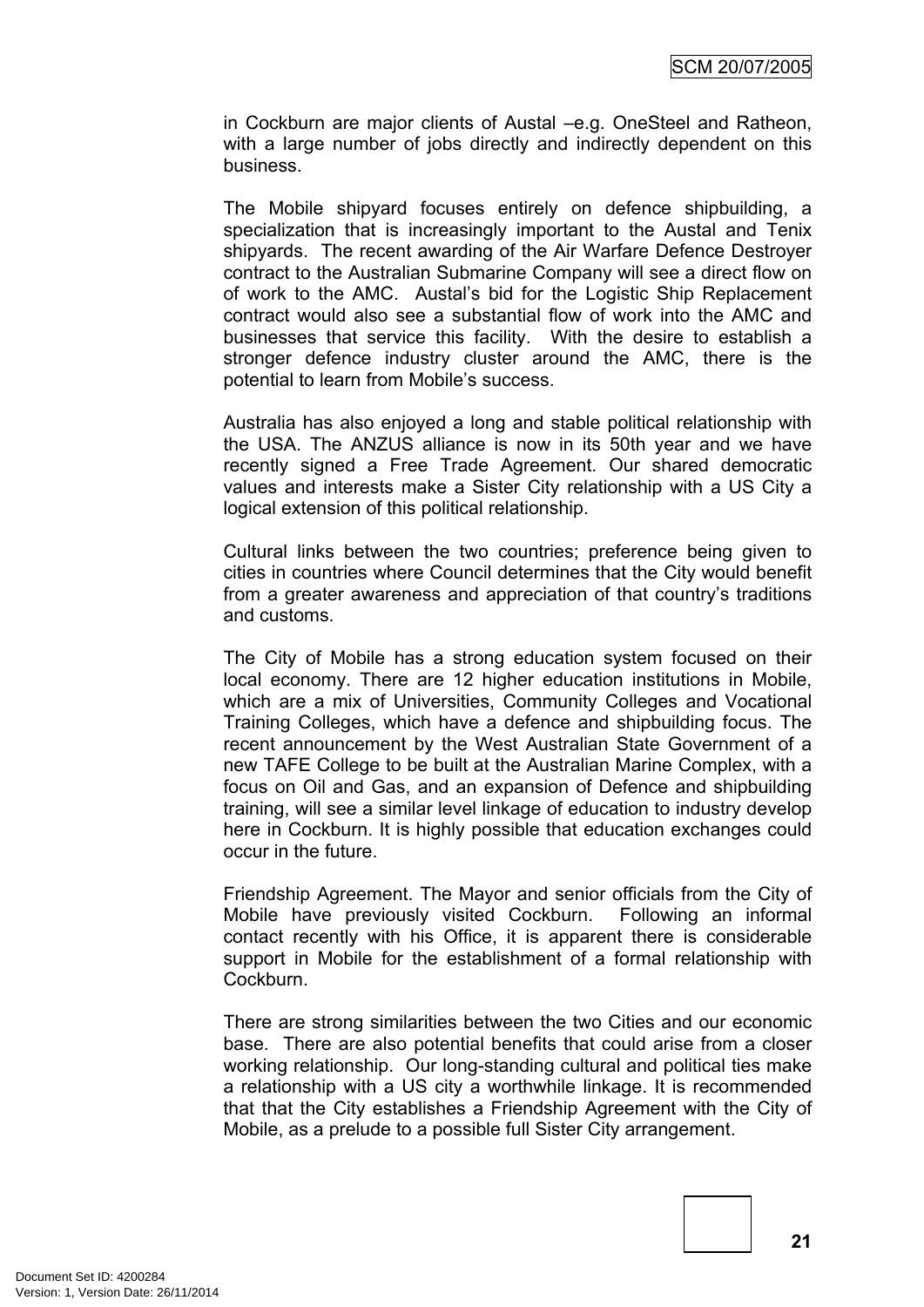# **Strategic Plan/Policy Implications**

The Corporate Strategic Plan Key Result Areas which apply to this item are:-

*1. Managing Your City*

# **Vision:**

Managing the City in a competitive, open and accountable manner.

# **Objective:**

To manage Council affairs by employing publicly accountable practices.

Policy SC33 Sister City Relationships

# **Budget/Financial Implications**

There is a provision of \$40,000 in the Sister Cities account.

# **Legal Implications**

N/A

**Community Consultation**

N/A

**Attachment(s)**

N/A

**Advice to Proponent(s)/Applicant**

N/A

**Implications of Section 3.18(3) Local Government Act, 1995**

Nil.

# <span id="page-23-0"></span>**10. (MINUTE NO 2899) (SCM 20/07/2005) - RESOLUTION OF COMPLIANCE (SECTION 3.18(3), LOCAL GOVERNMENT ACT 1995)**

# **RECOMMENDATION**

That Council is satisfied that resolutions carried at this Meeting and applicable to items concerning Council provided services and facilities, are:-